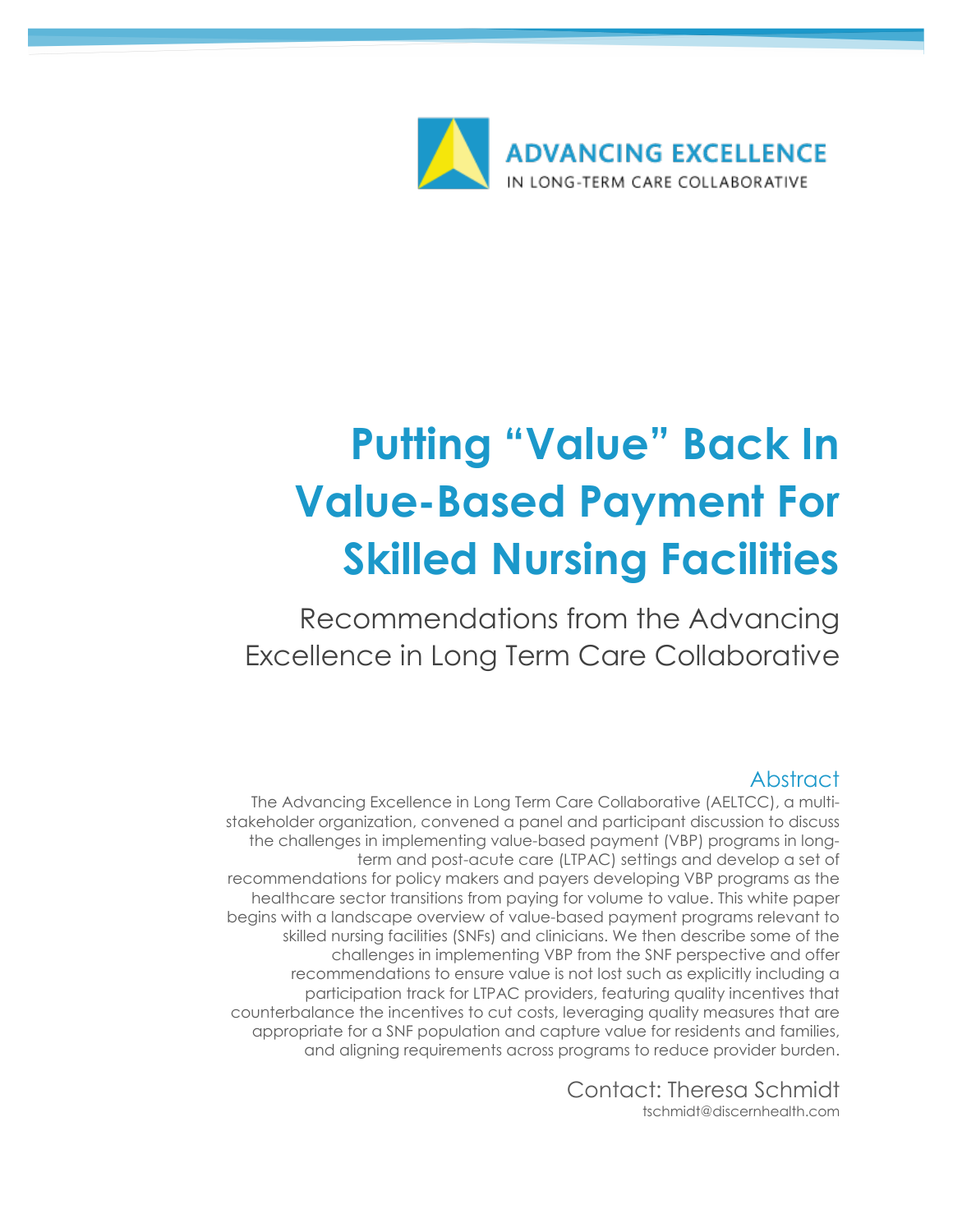# **Contents**

| Counter incentives to reduce costs at the expense of access and quality13 |  |
|---------------------------------------------------------------------------|--|
|                                                                           |  |
|                                                                           |  |
|                                                                           |  |
|                                                                           |  |
|                                                                           |  |
|                                                                           |  |

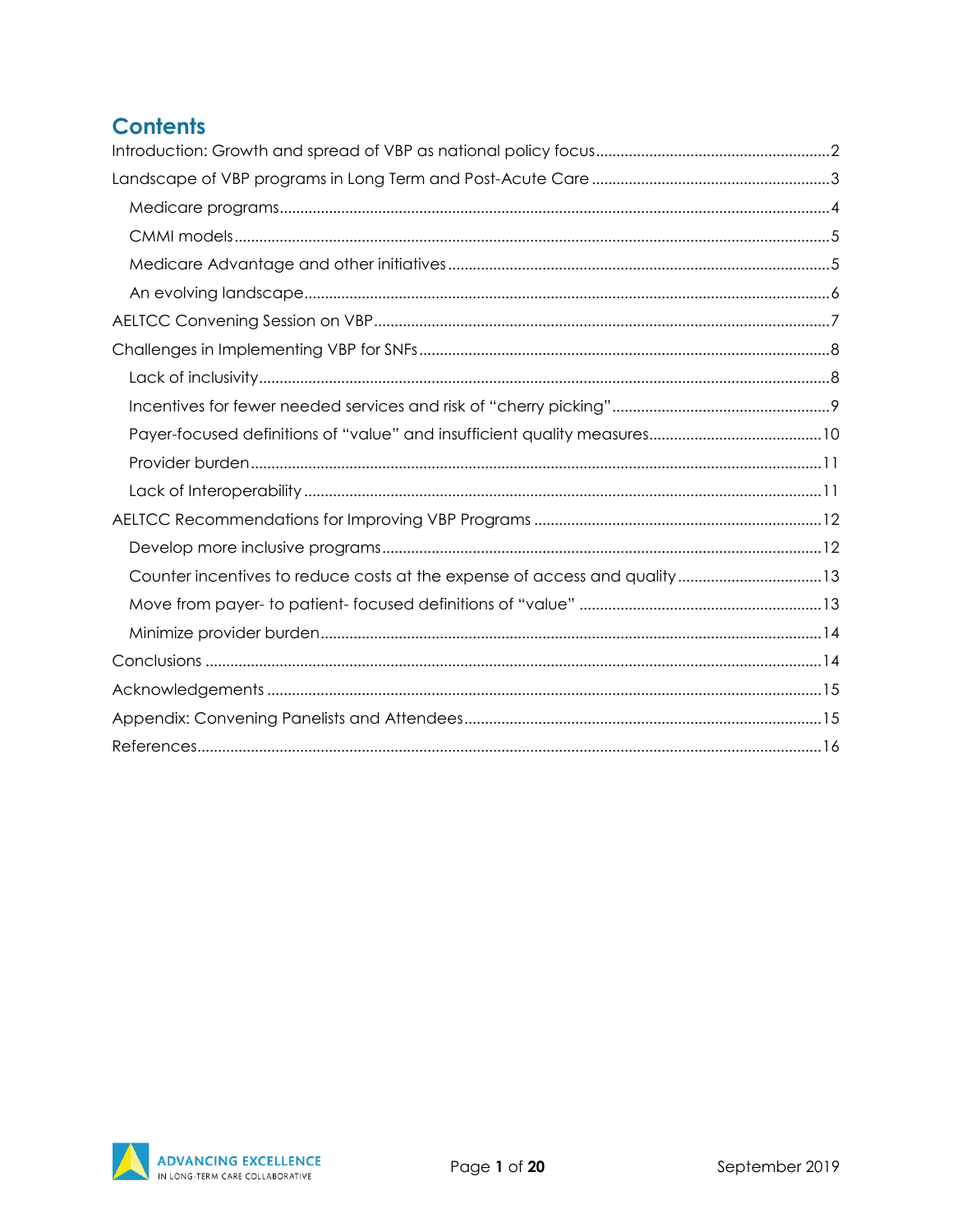## <span id="page-2-0"></span>**Introduction: Growth and spread of VBP as national policy focus**

The topics of value-based purchasing and **value-based payment (VBP)** have dominated much discourse in health care over the past few years, and a proliferation of public and private initiatives have attempted to reap the financial and quality benefits of paying for the "value" of services provided instead of the "volume". This paper explores how the move from volume to value impacts skilled nursing facility (SNF) organizations, staff, and patients as discussed in a 2018 meeting of the Advancing Excellence in Long-term Care Collaborative. The paper also outlines key principles for VBP that may help ensure that "value" is appropriately defined and incentivized in emerging payment models.

The fee-for-service (FFS) payment system, exemplified in traditional Medicare, often ties a specific dollar amount to each service and offers the same payment regardless of patient outcomes or experience. This system incentivizes providers[\\*](#page-2-1) to deliver more services and a higher intensity of care, thus increasing overall system costs without any assurance of benefit to patients. It also rewards good care and bad care with the same level of reimbursement. FFS may increase competition among providers and a "yours vs. mine" attitude toward patients that discourages collaboration.

Healthcare costs have more than doubled over the last 20 years, reaching 3.5 trillion dollars in 20171, and the United States has both the highest healthcare spending and higher prices for goods and services than other high-income countries.2 In spite of its high expenditures, the US has not performed as well in measures of quality care as compared to many of these countries.3,4

These realities have led many stakeholders, including public and private payers, to attempt to reduce costs while maintaining or improving quality. Efforts intensified following the 2010 passage of the Affordable Care Act (ACA), which included provisions and authorized funding to improve the value of health care. The ACA established the Center for Medicare & Medicaid Innovation (CMMI) to test new care and payment models with a goal of improving quality of care and reducing spending for Medicare, Medicaid, and Children's Health Insurance Program (CHIP) beneficiaries.5

CMMI and others have attempted to realign incentives in care delivery through a calculated shift from a volume-based to a value-based payment and delivery system. In the healthcare world, "value" has been defined as outcomes (or quality) divided by costs.6 Thus, a VBP model is a payment model that ties the amount of payment to the quality and/or cost of care provided. This deceptively simple definition leads to a plethora of questions surrounding both the definitions of "quality" and "cost", and the appropriate implementation of models that promise to produce a net positive for payers, facilities, clinicians, suppliers, and patients.

<span id="page-2-1"></span> <sup>\*\*</sup> Throughout this paper, we use "provider" to refer to any healthcare clinician, facility, organization, or other entity that delivers formal care to patients.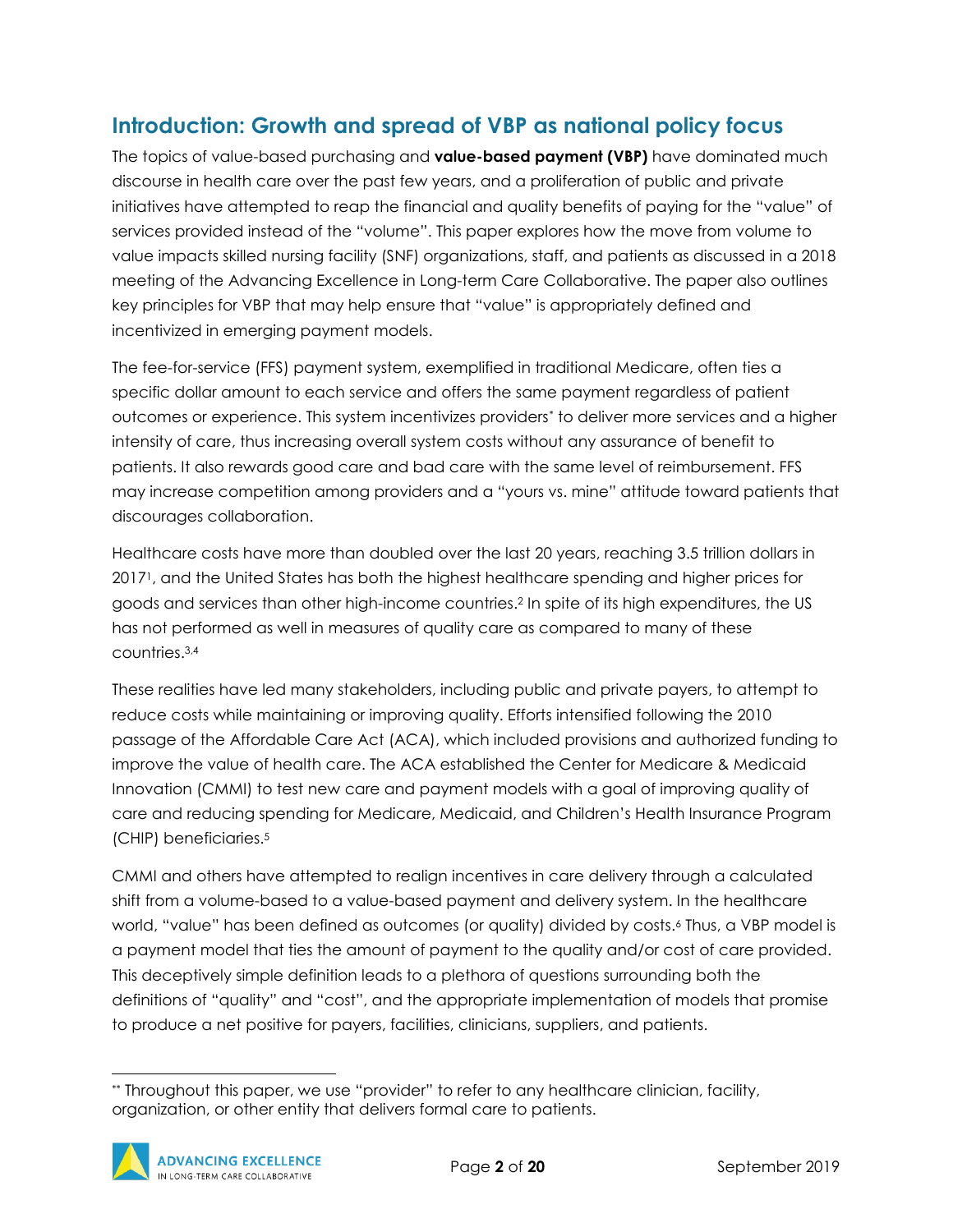## <span id="page-3-0"></span>**Landscape of VBP programs in Long Term and Post-Acute Care**

As depicted in **Figure 1**, the Landscape of VBP programs encompasses Medicare payment programs, CMMI models and awards, Medicare Advantage and other health plan arrangements, state programs, and provider partnerships. Many of these programs impact SNFs directly or indirectly.

#### **Figure 1.** Landscape of VBP programs<sup>7,8</sup>



The discussion around VBP is often focused on traditional Medicare programs and CMMI models. However, traditional Medicare only accounted for 21% of skilled nursing facility (SNF) revenue mix in March 2019, with Medicaid at 49% and Medicare Advantage (MA) at 12% (see **Figure 2**).9 Increasing MA penetration will present opportunities for more SNFs and other PALTC providers to engage in existing or future VBP programs with health plans. This section describes key payment programs with a quality or value component that are relevant to SNFs.

#### **Figure 2: SNF Revenue Mix<sup>9</sup>**





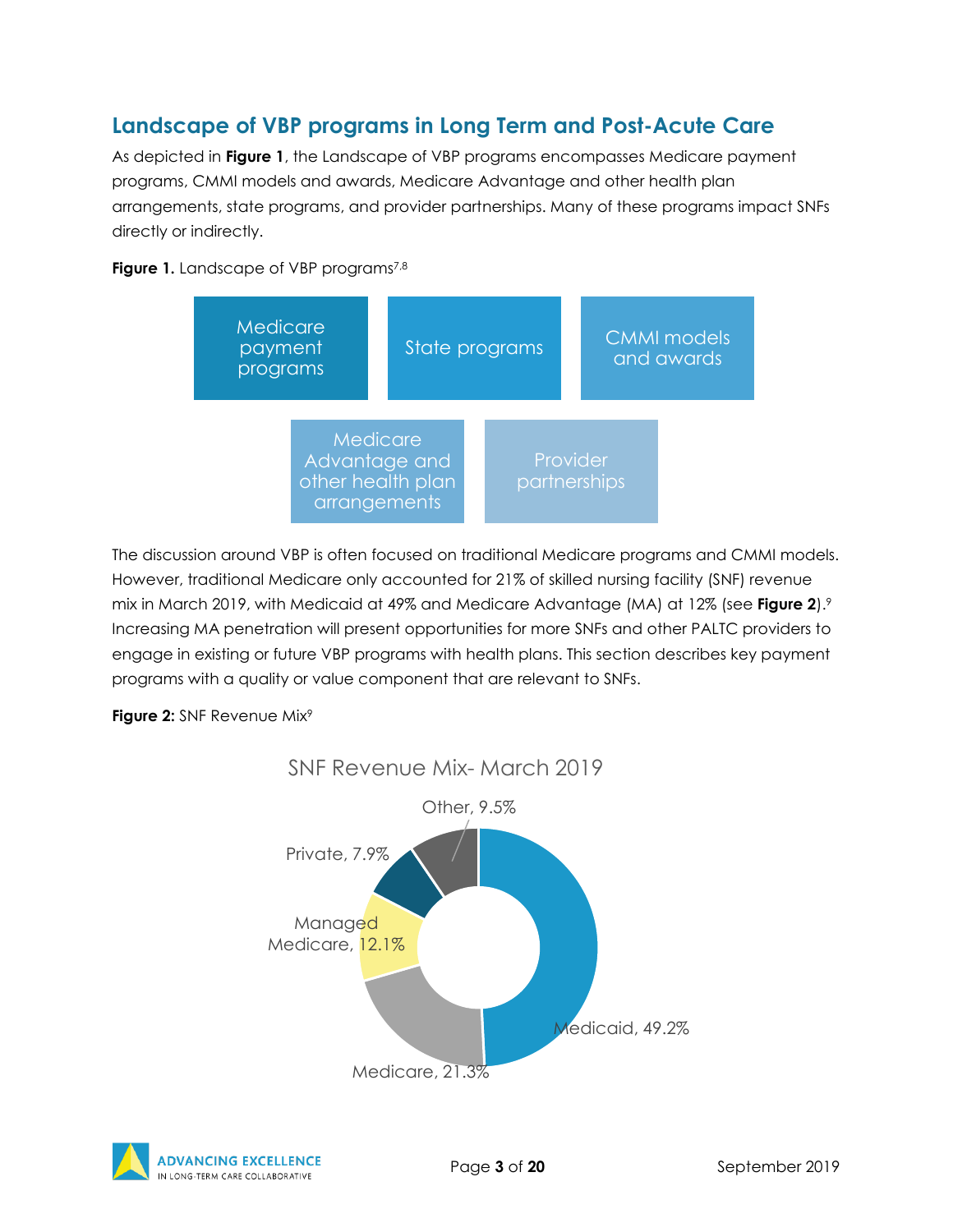#### <span id="page-4-0"></span>**Medicare programs**

**SNF QRP.** The Improving Medicare Post-Acute Care Transformation Act of 2014 (the IMPACT Act) requires the collection of standardized data elements and quality measures across PAC providers for public reporting.10 In 2016, the Skilled Nursing Facility Quality Reporting Program (QRP) was implemented and tied the payment of individual SNFs to the submission of IMPACT Act required quality data.<sup>11</sup> While a pay-for-reporting program like the SNF QRP is not considered payment based on *value*, the move to standardize measures may support the implementation of value-based payment programs that include multiple provider types.

**SNF Value-Based Purchasing.** The first federal program that tied payment to performance for all Medicare-certified nursing homes is the SNF Value-Based Purchasing program, authorized by the Protecting Access to Medicare Act (PAMA) of 2014. Beginning in FY2019, the program withholds 2% of SNF Medicare payments and redistributes them in the form of "value-based incentive payments" (VBIP) based on each provider's performance on an all-cause risk-adjusted hospital readmission measure.<sup>12</sup> VBIPs range from a small increase in SNF rates to up to a 2% reduction.

**PDPM.** In July 2018, CMS finalized the Patient-Driven Payment Model (PDPM) for SNFs to be implemented for FY2020 in SNF Prospective Payment System.13 This replaces the Resource Utilization Groups, Version IV case mix model for classifying patients during a Medicare Part Acovered stay.14 The PDPM establishes a new classification system designed to shift the emphasis of payment from the volume of therapy services provided to patient acuity and care needs. CMS has framed this as a move toward a "more value-based, unified post-acute care payment system"', but the model itself does not include a quality component.<sup>15</sup>

**MACRA and QPP.** The Medicare Access and CHIP Reauthorization Act of 2015 (MACRA) required CMS to implement an incentive program for Part B services, now called the Quality Payment Program (QPP).<sup>16</sup> SNFs currently are not eligible to participate in the QPP, but eligible clinicians who bill for professional services under the Medicare Physician Fee Schedule participate in one of two value-based payment tracks.17 This includes clinicians who see patients in SNFs, such as medical directors. The Merit-based Incentive Payment System (MIPS) adjusts clinician payment based on performance in four areas: Quality, Improvement Activities, Promoting Interoperability, and Cost.18 The Advanced Alternative Payment Models (Advanced APMs) track allows clinicians to earn incentive payments by participating in an approved payment model that incorporates the use of certified electronic health record (EHR) technology, ties payment to quality measures, and requires the clinician to take on financial risk.19

**MSSP.** The Medicare Shared Savings Program (MSSP) allows providers and suppliers to set up Accountable Care Organizations (ACOs) and take responsibility for the costs, quality, and experience of a given population. The MSSP features several payment tracks that allow participants to take on varying levels of risk.20 ACO participants include physicians and nonphysicians, hospitals, and federally qualified health centers (FQHCS); SNFs are included as affiliates. In 2016, Genesis HealthCare ACO became the first long-term care ACO, focusing on a population of nursing facility residents with prolonged illness or chronic conditions.21,22 The Genesis medical group entered the program on Track 1, enabling the ACO to share in savings earned without taking on risk for potential losses.21,23

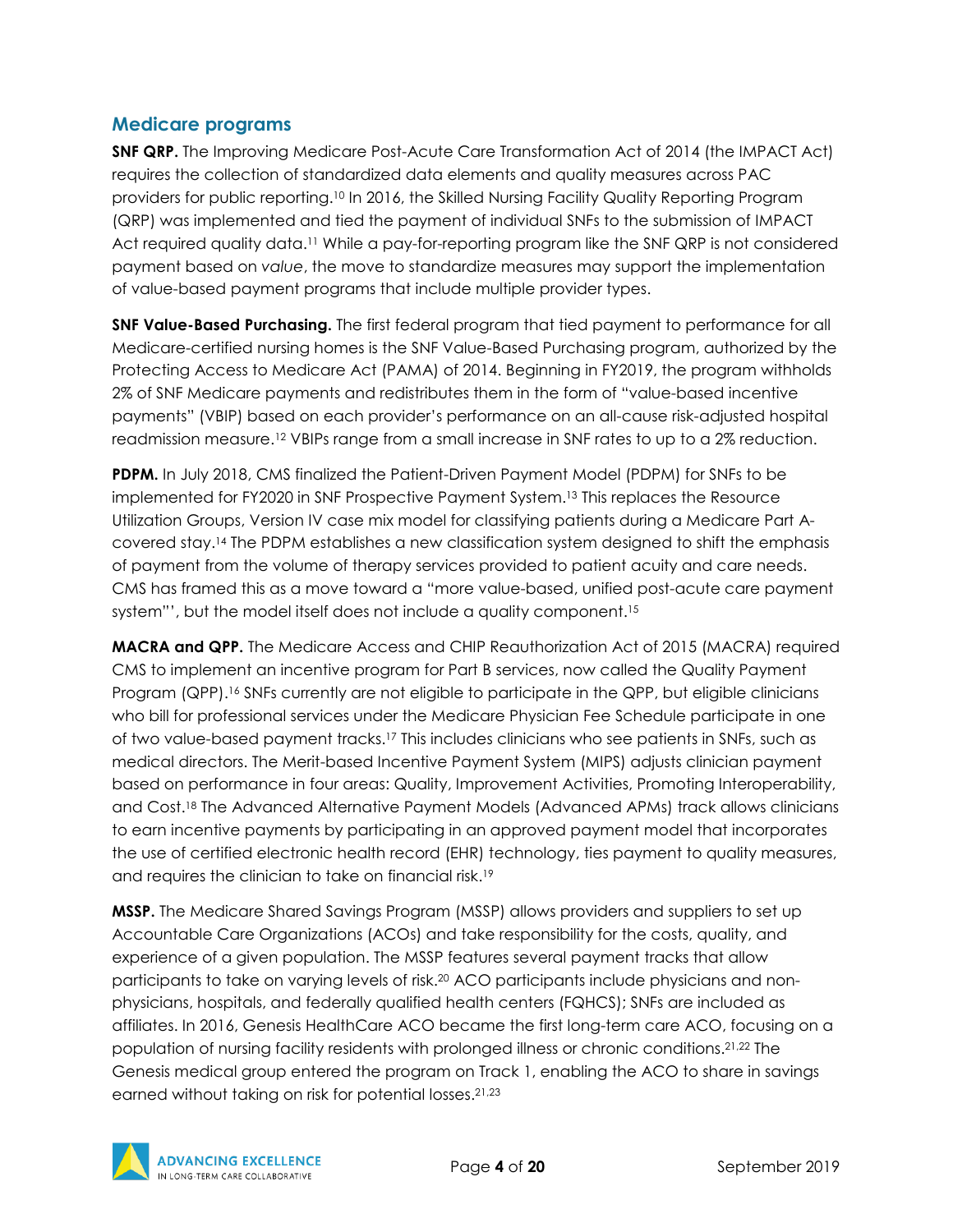#### <span id="page-5-0"></span>**CMMI models**

Select CMMI models permit SNFs to share in the savings and/or losses from episode-based payment initiatives. Rather than paying each provider individually for the services it delivers, episode-based models often include a "bundled-payment" for all services and the opportunity to share in any program savings provided certain quality criteria are met. While care delivered in SNFs may be included in an episode, most CMMI models specify that the models must be led by hospitals or physician groups, who are also the locus of quality measurement and receive and distribute any savings.

**BPCI.** Beginning in 2013 and ending in 2018, the Bundled Payments for Care Improvement (BPCI) program established four models to test bundled payments. SNFs could participate in Models 2 and 3 but could only initiate episodes in Model 3. Both models created retrospective bundles wherein participants shared in a portion of the savings or losses calculated when total FFS expenditures were reconciled against a target price for the "bundle" of services.<sup>24</sup>

**BPCI Advanced.** BPCI Advanced continues to explore episode-based payment models from 2018-2023. Also a retrospective bundle, BPCI Advanced outlines 35 different clinical episodes (beginning in 2020 vs. 48 for the original BPCI Models 2 and 3) and qualifies as an Advanced APM under the QPP.<sup>25</sup> SNFs can participate in BPCI Advanced and bear financial risk, but cannot initiate episodes—a role reserved for acute care hospitals and physician group practices.

**CJR.** From 2016-2020, the CMMI Comprehensive Care for Joint Replacement Model (CJR) tests a bundled payment for an episode of care associated with hip and knee replacements. The episode includes care by hospitals, physicians, and PAC providers, but only hospitals can initiate episodes.26 In this model, the hospital is the accountable entity to which any savings or losses accrue. This program is notable because the first two years of participation was mandatory for all Inpatient Prospective Payment System hospitals in selected service areas.

**Next Gen ACO**. Accountable Care Organizations (ACOs) are "groups of doctors, hospitals, and other health care providers, who come together voluntarily to give coordinated high-quality care to their Medicare patients."27 The Next Generation ACO program draws on CMS experience with the Medicare Shared Savings Program and the Pioneer ACO Model to test whether allowing participants to take on high levels of financial risk can lower costs and improve outcomes.28 The model permits ACOs to designate "Preferred Providers" along the care continuum, including SNFs that have a five-star rating of three or more. According to AELTCC members, some early Pioneer ACO adopters initiated value-based contracts with SNFs that began with a discounted Medicare FFS rate and required them to meet certain performance metrics related to process and quality in order to earn their way back to 100%, or in some limited cases, more.

#### <span id="page-5-1"></span>**Medicare Advantage and other initiatives**

**MA Contracts.** Federal efforts to implement VBP have been accompanied by the efforts of Medicare Advantage (MA) Plans. MA plans may use quality in determining which SNFs to include in their networks or build quality incentives and penalties into their contracts with SNFs.

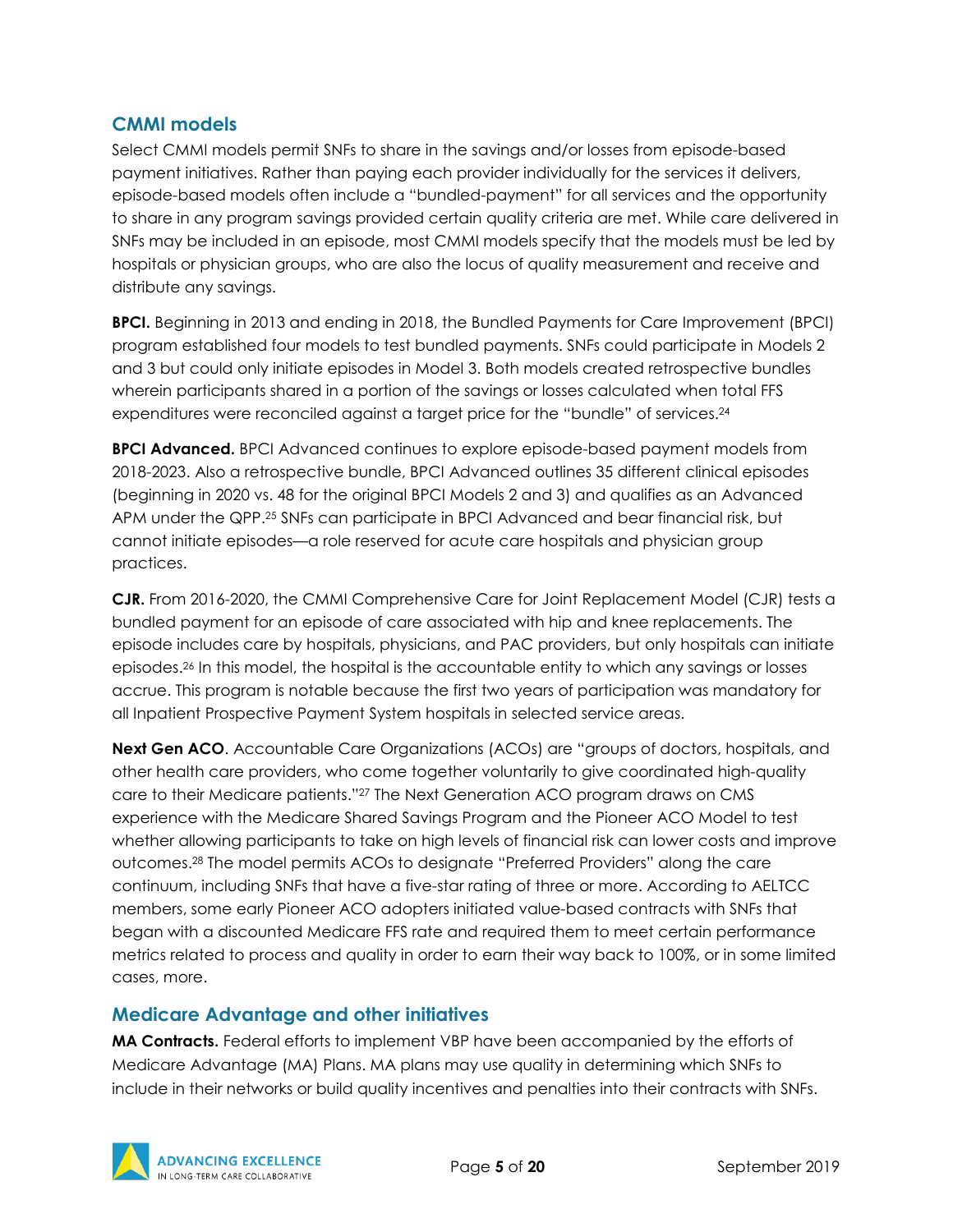The impact of MA reimbursement on SNFs varies greatly state by state and county by county, with some counties with as high as a 60% MA penetration rate to other counties in the single digits. On average, nationally, 32% of Medicare beneficiaries were enrolled in MA in 2017; as these individuals age and seek SNF care, the MA population in nursing homes is likely to increase.9,29

**SNPs.** Some post-acute operators are beginning to become payers and operate Medicare Advantage Special Needs Plans (SNPs).<sup>30</sup> Institutional SNPs (I-SNPs) are tailored to the needs of residents who require the level of services similar to those offered in a nursing home, dual-eligible SNPs (DSNPs) focus on beneficiaries eligible for both Medicare and Medicaid, and chroniccondition SNPs (C-SNPs) apply to individuals with certain severe or disabling chronic conditions.31,32 For SNPs, quality is measured through the MA Star Rating system, and plans with a 4-star rating or higher receive a quality bonus.<sup>33</sup>

**Other initiatives.** Many state Medicaid programs have also incorporated VBP initiatives in the form of payment targets or mandates, multi-payer models, and ACOs.<sup>8</sup> Finally, some provider organizations building networks and partnerships are establishing agreements that incorporate shared-savings, quality targets, and other VBP components.

### <span id="page-6-0"></span>**An evolving landscape**

The landscape of VBP is evolving rapidly, with new payment models, initiatives, and partnerships emerging as facilities, clinicians, payers, and policymakers try to navigate the shift from volume to value. For example, in April 2019, CMMI announced two new demonstration projects that offer new paths for VBP participation: Primary Care First and Direct Contracting.

- Under Primary Care First, advanced primary care practices to take on financial risk and are eligible for increased revenue if they meet quality targets. A second payment model focused on the serious illness population offers additional resources for practices to "take responsibility for high need, seriously ill beneficiaries who currently lack a primary care practitioner and/or effective care coordination."34
- The Direct Contracting model includes additional options for an expanded range of healthcare organizations to assume risk for various populations.35

CMMI is refining the details of these models, but both will include a quality component. Primary Care First focuses on primary care practices. Direct Contracting is designed for a broader array of organizations, but it is unclear to what extent SNFs will be welcomed as participants.36

As evidence of this evolving landscape, the percentage of total healthcare payments in the US (all payers) tied to quality via FFS add-ons (such as pay-for-reporting or pay-for-performance) increased from 15% in 2015 to 25% in 2017. The percentage of payments linked to alternative payment models (such as shared-saving/risk or population health models) increased from 23% to 34% during the same time (see **Figure 3**).37,38

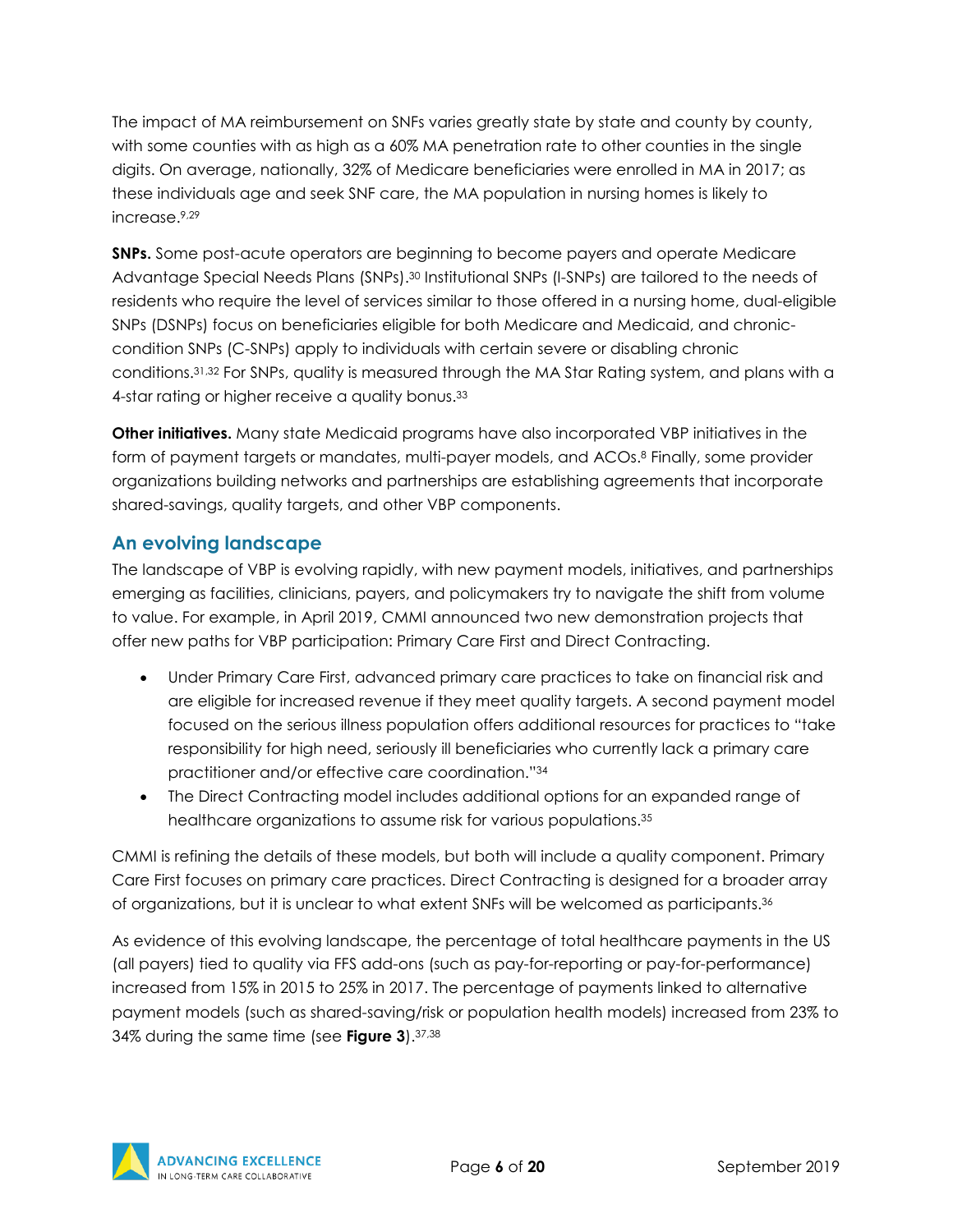



## <span id="page-7-0"></span>**AELTCC Convening Session on VBP**

The changing landscape of VBP in PALTC was the topic of a 2018 meeting of the Advancing Excellence in Long Term Care Collaborative (AELTCC), an organization of diverse stakeholders from the post-acute and long-term care services and supports industries that work together to define and address critical issues in health care.

The collaborative convened stakeholders representing a broad swath of perspectives to 1) identify key issues regarding the impact of payment models on quality and 2) outline potential actions to help address these issues. Some of the broad questions the convening sought to answer were:

- What are the quality consequences of moving toward VBP?
- Does the emphasis on "value" effectively align incentives among and between facilities, clinicians, payers, and patients?
- Are VBP programs measuring the right things?
- How can SNFs keep up with changes and assess opportunities?
- How is the pursuit of VBP arrangements impacting front-line staff?
- Does the move toward PDPM help move the SNF Prospective Payment System closer to a value-based model?

The meeting began with an overview of the transition from fee-for-service to VBP models and description of the evolving VBP landscape. After this level-setting and introducing the broad questions listed above, the meeting moved to a panel discussion on the impact of new payment models on quality in nursing homes. Six panelists presented the ways in which they are engaging in VBP, the challenges and opportunities from their organizations' perspectives (provider, payer, vendor, policy), and approaches they are taking to try to succeed in VBP. Throughout the panel, the AELTCC members in attendance asked questions and shared their thoughts and experiences. A full list of convening panelists and attendees is included in the **Appendix**.

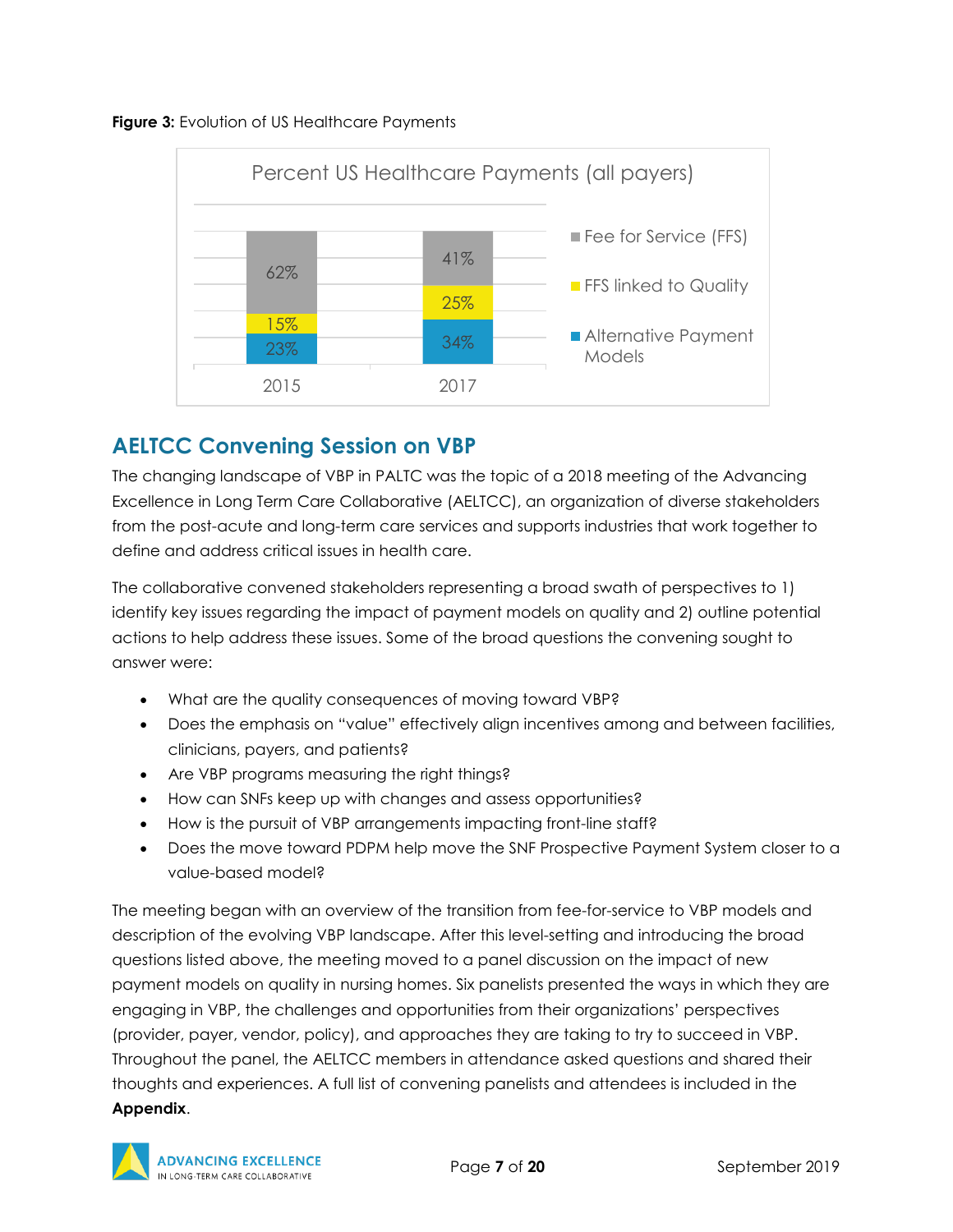The convening discussion revealed a complex VBP environment with many challenges stakeholders face in implementing VBP for SNFs. The following sections describe these challenges and AELTCC's recommendations for addressing them.

## <span id="page-8-0"></span>**Challenges in Implementing VBP for SNFs**

As VBP programs have been implemented and tested throughout health care, stakeholders have raised a number of concerns related to the definition of value and the risk of unintended consequences. Attendees outlined challenges to implementing VBP, many of which are specific to LTPAC providers (including SNFs) and patients:

- Lack of inclusivity
- Incentives for fewer needed services and risk of "cherry-picking"
- Payer-focused definitions of "value" and insufficient quality measures
- Provider burden
- Lack of interoperability

#### <span id="page-8-1"></span>**Lack of inclusivity**

Many VBP programs exclude SNFs and other LTPAC providers from sharing in risk and savings or adopt a one-size-fits-all model which does not consider the idiosyncrasies of the population and regulations. This is critical because patients attributed to a program who are also served by LTPAC providers are often the sickest and most costly. When SNF patients are included in a bundle that excludes SNFs from sharing risk, SNF costs and efforts to improve quality increase value to the payer without any benefits to recognize those costs and efforts. For example, while CMMI models allow gains to be shared, SNFs/PAC providers often do not receive a portion of these gains even though their contributions to care redesign and improved quality contribute to the achieved savings.

Additionally, ACOs, I-SNPs, and other programs are frequently administered by clinicians, such as hospitalists, with little experience with geriatric care or SNF regulations. For example, SNF VBP programs from ACOs and MA plans often fail to appreciate the regulations and the resident rights in a SNF or nursing facility which differ from other institutional settings or conflict with plan requirements.

In order to cut costs, some payment model participants may seek to bypass SNF care or limit stays in ways that may be incompatible with care plan goals and timelines required in the regulations and encourage inappropriate early discharge to the community. For example, a 2019 study found that CJR cost savings were "nearly exclusively related to reductions in the use of post–acute care services in skilled nursing facilities and inpatient rehabilitation facilities."39 Partners and program designers often presuppose that increased referrals to SNFs will be sufficient inducement for these providers to participate in VBP programs, but participating in some programs may result in fewer days of care and lower revenue.

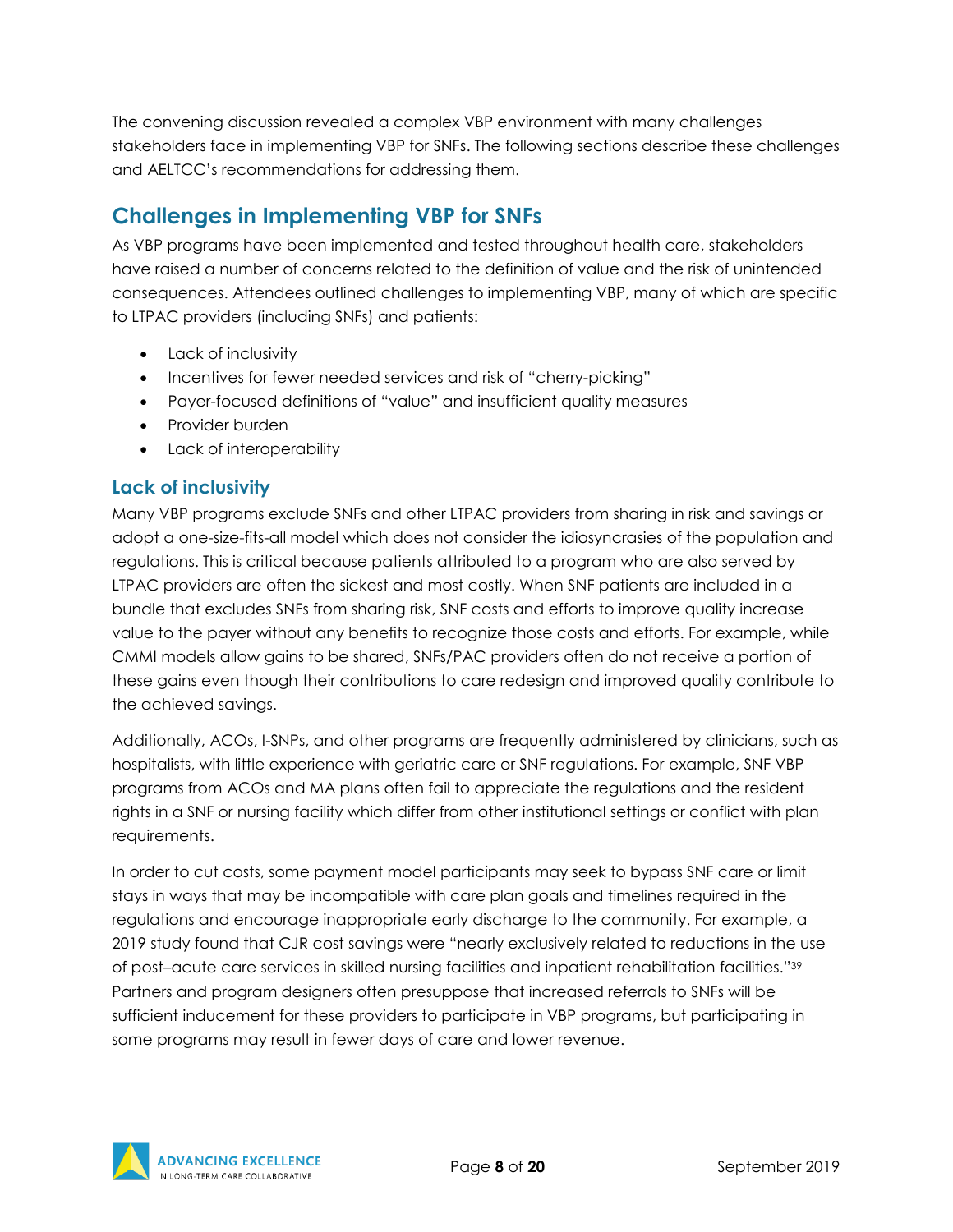#### <span id="page-9-0"></span>**Incentives for fewer needed services and risk of "cherry picking"**

Bundled payments, shared risk, and population health models may lead to the provision of fewer needed services because they offer a single dollar amount for a particular episode or population regardless of the actual cost to the providers. By reducing the number of services, providers may reduce their costs while receiving the same revenue. Without appropriate mechanisms to ensure continued quality, this could lead to poor outcomes for patients who would benefit from costly but effective treatment.40 While many programs require providers to meet a threshold of performance on specific quality measures to retain savings, if these measures are not meaningful to patients and do not encompass the most important care outcomes, they may not suffice.

Reducing the number of services provided may also not address the root cause of high healthcare spending in the United States. Recent international analysis has found that higher rates of US healthcare spending are not associated with higher rates of utilization, but higher healthcare prices.2,41

As noted above, PDPM currently does not have built-in quality mechanisms to prevent SNFs from decreasing therapy services for residents who need them. Measures related to improved mobility and care planning around functional abilities are included in the Nursing Home Quality Initiative42 (and the former is part of the Five Star calculation43), but these are not directly tied to payment. Likewise, two mobility measures and two self-care measures are included in the SNF QRP, but this is a pay-for-reporting program and does not penalize poor performance.44

VBP also has the potential to encourage participating providers to avoid high-cost and highneeds patients. This possibility can be mitigated by adjusting payments or quality calculations for patient acuity, socioeconomic status, etc. but this must be done carefully to prevent the appearance of providers "gaming the system".

These risks are especially critical for residents eligible for both Medicare and Medicaid. In a 2016 report to Congress, the Assistant Secretary for Planning and Evaluation (ASPE) found that, "in the context of value-based purchasing programs, dual eligibility was the most powerful predictor of poor health care outcomes among those social risk factors that they examined and tested."12 VBP programs may unintentionally 1) incentivize facilities and clinicians to avoid quality penalties by restricting access for dually eligible beneficiaries or 2) reduce the resources that "safety-net" providers have for caring for these populations.

While concerns of reducing services and "cherry picking" are not unfounded, VBP programs may be designed to incentivize delivering more appropriate services to high-needs patients. VBP programs that hold participants accountable for all or a portion of the entire Medicare spend for a beneficiary may incentivize participants to provide more preventative and supportive services that may help avoid higher costs and unnecessary services in the future. Some examples of such services include health screening, advance care planning, care coordination, person-centered activities, palliative care, collaboration with community-based service providers, and post-discharge telephonic support.

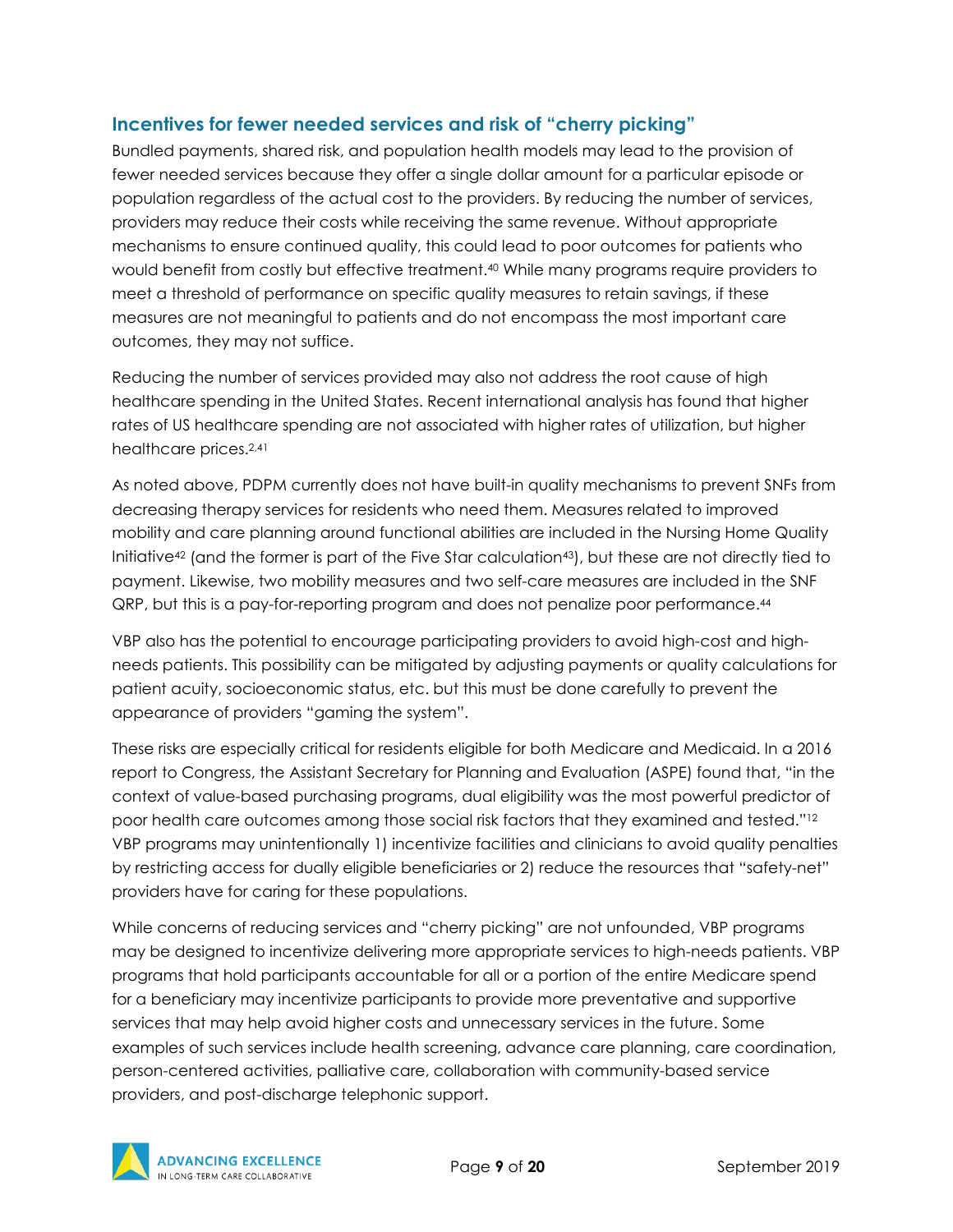#### <span id="page-10-0"></span>**Payer-focused definitions of "value" and insufficient quality measures**

Another criticism of VBP is that it passes costs on to patients. Measures of cost savings in shared savings or shared risk models often define value as reducing costs to the overall system, i.e., the program or health plan, not out-of-pocket costs to patients and families. Dual-eligible long stay nursing home residents may be particularly vulnerable when Medicare and Medicaid VBP programs do not align and leave gaps where needed services may not be covered.

One way a health system in an episode-payment model may try to reduce costs is by bypassing institutional PAC in favor of care in the home. If appropriate mechanisms are not in place to support home modifications, homemaker services, transportation, and other services needed to help sustain the patient in the home setting, those services may become out-of-pocket costs to the patient or result in poor outcomes. While the aforementioned study on CJR found no significant impact on select quality indicators<sup>39</sup>, another recent study found that discharging patients from the hospital to home health care resulted in significantly lower Medicare payments, but higher hospital readmissions.45

Quality measures are implemented as a counterweight to cost-cutting but are sometimes narrowly focused on utilization. CMS has called the SNF VBP program an important move toward "rewarding better value, outcomes, and innovations instead of merely rewarding volume."12 However, the only measure included was the SNF 30-Day All-Cause Readmission Measure.46 While some studies have associated quality of nursing home care with readmission rates, others have found minimal evidence that readmissions are associated with other measures of nursing home quality.<sup>47,48</sup> Prior readmission rates are valid predictors of future readmissions<sup>49</sup>, but readmissions itself is a measure of utilization that captures the volume of services to use as a convenient proxy for both the increase in expenditures from readmissions and the "value" of the services that precede each readmission.

> For VBP programs to effectively promote value, included quality measures must capture a broad spectrum of patient-centered quality care and outcomes and be weighted enough to motivate providers.

When measures of quality beyond utilization are used in programs, they are often not meaningful to facilities, clinicians, and patients. For example, VBP programs may assume a "medical model of care" and solely focus on clinical processes and physical outcomes. Longstay SNFs are "home" for many patients, so programs should also encourage facilities and clinicians to meet the psychosocial needs of residents. For VBP programs to effectively promote value, included quality measures must capture a broad spectrum of patient-centered quality care and outcomes and be weighted enough to motivate providers. Measures must also capture processes and outcomes that providers can impact.

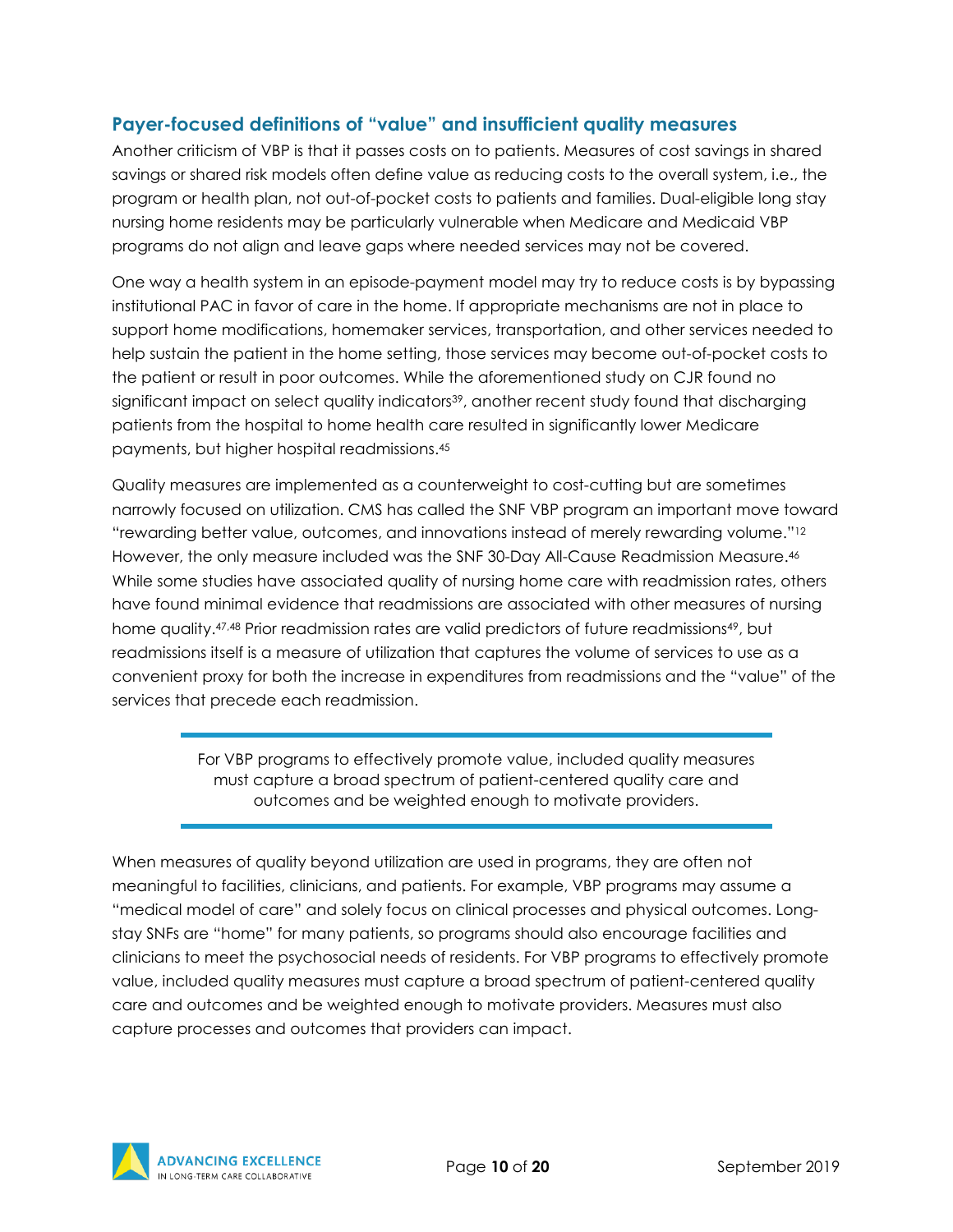#### <span id="page-11-0"></span>**Provider burden**

VBP programs rarely feature sufficient incentives to mitigate the organizational investment in infrastructure (including technology) and change management activities that facilities and clinicians must undertake to implement and succeed in these programs.

The proliferation of VBP programs can lead to confusion and additional burden as organizations struggle to keep up with attribution, data collection, and data submission requirements (including timeframes) that are not aligned across programs. For example, different payers in the same market may use different quality measures and have different requirements, even when they are contracting with the same providers and measuring the same concepts.

SNFs often track multiple metrics to facilitate efforts to improve quality of care for their residents. Measures included in VBP programs are often "lagging-indicators" and processes/systems must be established to identify and address the root causes of performance. If these measures do not capture meaningful concepts, focusing on them may shift resources away from measures that are more closely related to the daily needs and experiences of residents.

The effort to meet additional regulations and program requirements, coupled with financial penalties from the SNF Value-Based Purchasing Program, may increase already high financial pressures. SNFs that serve vulnerable populations, including dual-eligible beneficiaries, may also be resource-limited. If these facilities perform poorly on VBP, resources needed to invest in improvements may be further constrained. This may have the unintended impact of driving consolidation, change of ownership, and closure. Particularly in rural areas, this may also result in reduced access to long-term care services.

### <span id="page-11-1"></span>**Lack of Interoperability**

Another challenge that may hinder SNFs ability to fully deliver value-based services is the lack of interoperability. Even if SNFs have invested in and deployed an EHR, that does not guarantee the ability to electronically exchange data with other partners as current infrastructure does not fully support the exchange. When multiple settings are included in a VBP model, the ability to track a patient throughout the continuum and share critical care information across provider settings is a critical component to giving patients needed care and improving outcomes.

The IMPACT Act included "Transfer of Health Information and Care Preferences when an Individual Transitions" as one of the domains for quality measurement and improvement, and two measures in this domain will be adopted into the SNF QRP for FY2022 (with data collection beginning October 2020). These measures will assess the transfer of a current, reconciled medication list to both the subsequent provider and to the patient or representative at the time of discharge.50 The transfer of information can occur verbally, on paper, or electronically, but technology could certainly support this process. However, because these measures are incorporated in an accountability program for SNFs, they put the focus for interoperability on PAC providers, whereas effective electronic transfer of this information would also require investment from technology vendors that serve each care setting.

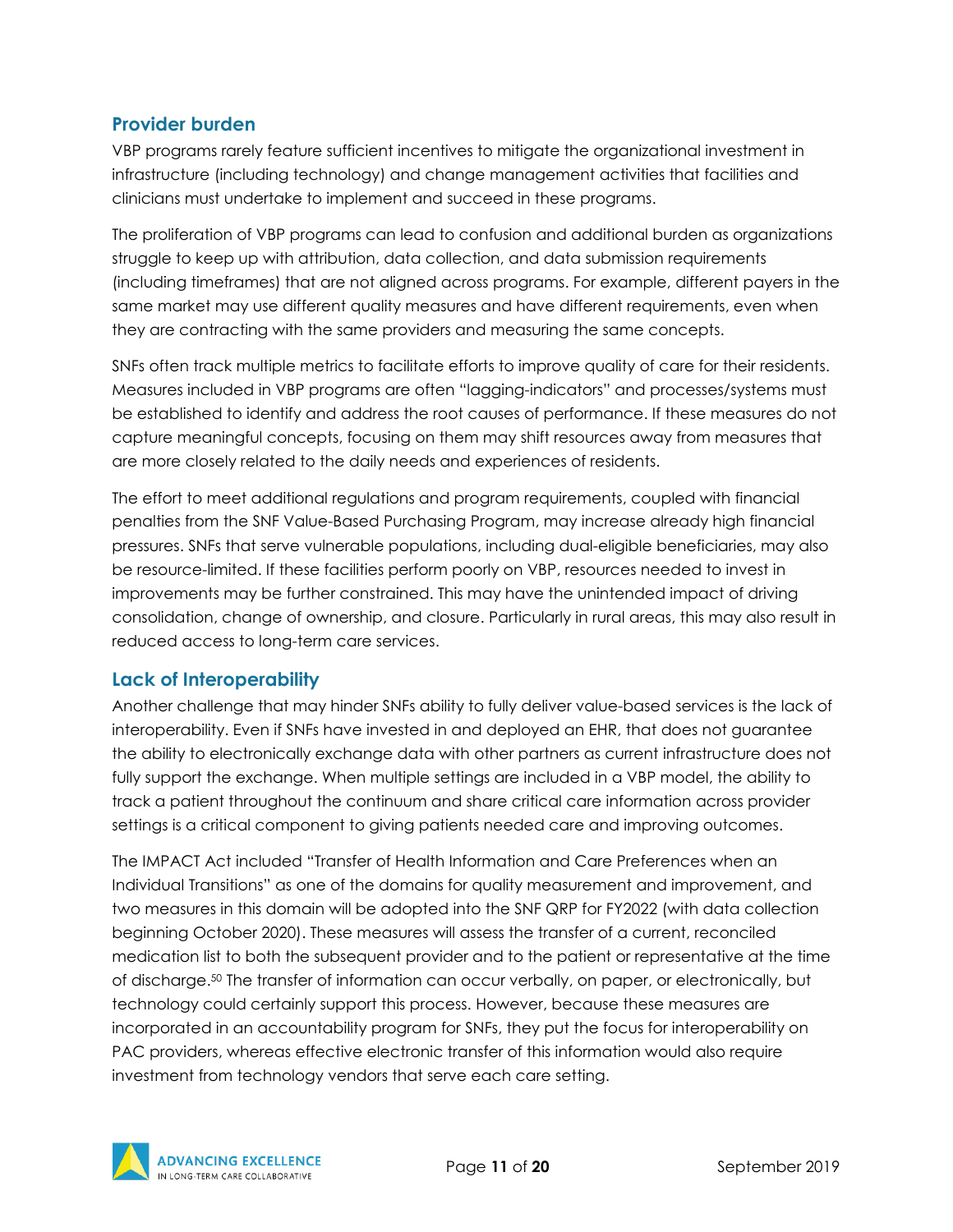## <span id="page-12-0"></span>**AELTCC Recommendations for Improving VBP Programs**

Participants in the AELTCC convening session advanced several recommendations to address the challenges discussed above. These are summarized in **Figure 4** and described below.

**Figure 4:** Summary of recommendations for improving VBP Programs

Develop more inclusive VBP programs that have explicit roles or tracks for SNFs and address the PA and LTC populations when planning for program implementation and ongoing administration.

Counter incentives to reduce costs at the expense of access and quality by building in risk adjustment, relevant quality measures, and other incentives.

Move from payer- to patient-focused definitions of "value" by measuring quality processes and outcomes beyond utilization and including SNF residents in measure development and program design.

Minimize provider burden through aligned requirements and resource support.

#### <span id="page-12-1"></span>**Develop more inclusive programs**

VBP program designers—including CMS, CMMI, state programs, private payers, and even other providers—should develop programs to be led by SNFs and other LTPAC providers and explicitly address the role of LTPAC providers in VBP programs designed for other care settings, such as physician and hospital settings.

More inclusive programs would allow LTPAC providers to take on risk and benefit from shared savings in programs that include their patients. Quality in programs that include SNFs or impact their patients should contain measures that are appropriate and meaningful to a LTPAC population. If LTPAC providers are held accountable for delivering value in CMMI models through certain performance measures, they should share in the financial rewards of achieving the desired performance in those models and their patients should benefit from care and quality improvements.

Where LTPAC providers are held accountable for patient outcomes via VBP arrangements, regulatory flexibility can support efforts to achieve better outcomes. Program designers can also promote better care by incorporating waivers to some regulations, reporting requirements, and reimbursement restrictions. Several existing programs, such as MSSP and BPCI Advanced, include waivers for the SNF 3-day inpatient requirement or expanding the use of telehealth.51,52 Programs can also consider waiving preauthorization requirements and requirements for physician visit frequency to increase SNF flexibility to individualize care to resident needs.

Health plans administering VBP programs and SNFs entering into VBP contracts should make plans for addressing and supporting dual-eligible beneficiaries who will be included in more than

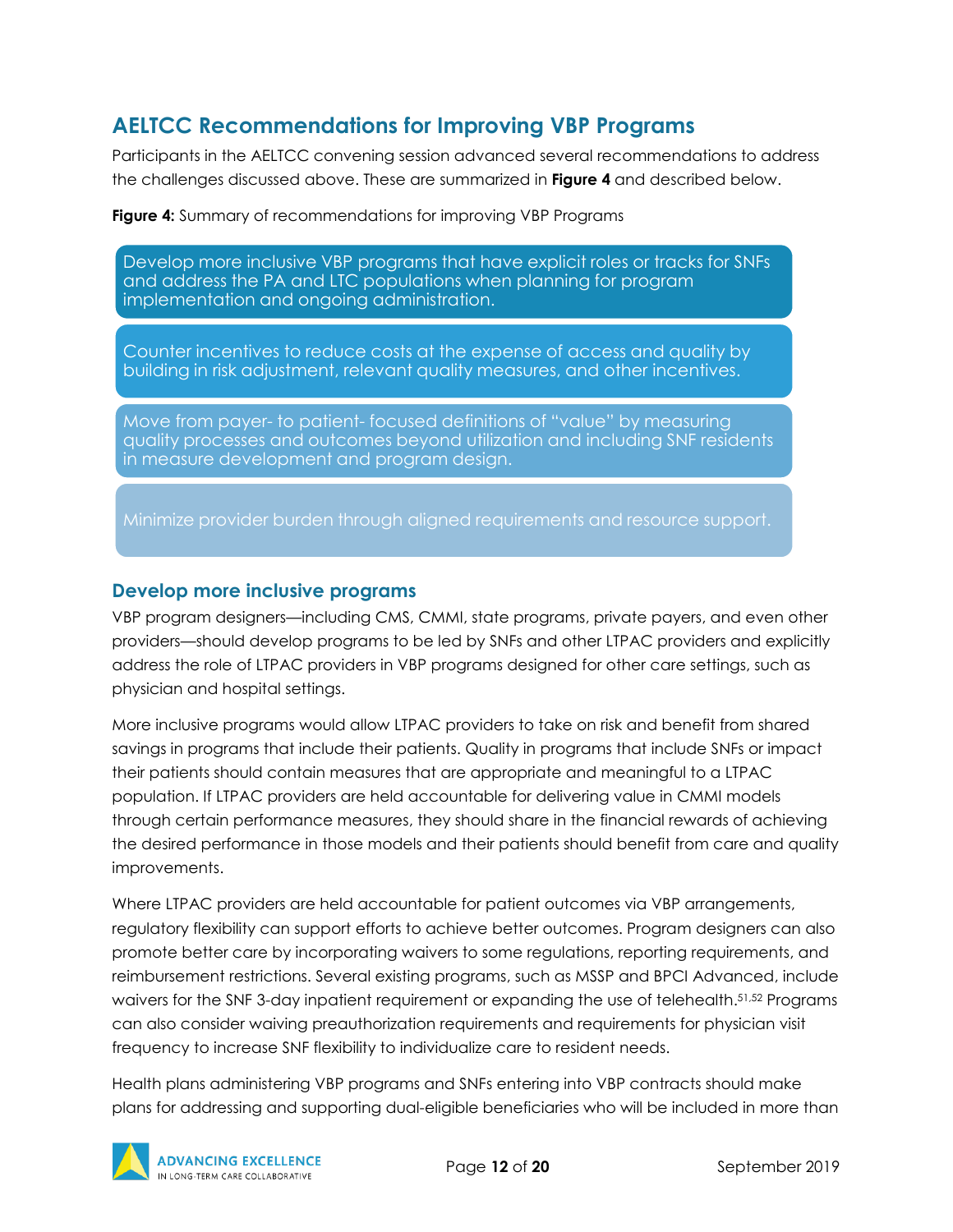one payment model. Organizations, such as hospitals, who are currently leading VBP programs impacting Medicare beneficiaries should employ geriatric-trained doctors, nurse practitioners, and physician assistants to coordinate care in ways that are sensitive to the needs of the LTPAC population.

#### <span id="page-13-0"></span>**Counter incentives to reduce costs at** the **expense of access and quality**

Program designers should leverage financial mechanisms to counteract unintended consequences and unrestrained cost cutting. Some of these include:

- Building appropriate risk adjustment into VBP programs to help defray the costs associated with high risk, high needs patients and avoid incentives to "cherry-pick".
- Selecting quality measures carefully to encompass meaningful patient outcomes.
	- o CMS could include VBP component based on current SNF QRP functional outcome measures to counterbalance PDPM incentives to decrease therapy delivery.
	- o For example, the "Change in self-care score", "Discharge self-care score", "Change in mobility score", and "Discharge mobility score" measures are included in the SNF QRP, but performance is not attached to payment.43 If these measures are sensitive enough to capture provider differences in performance and change over time, they may be good candidates for inclusion in future VBP.
- Placing a greater proportion of the provider's reimbursement or financial reward at risk to be earned based upon quality performance.
- Recognizing the critical role that services such as advance care planning, care coordination/navigation, telephonic support, palliative care, and person-centered activities play in improving outcomes and lowering costs for the patient by financially incentivizing providers to invest time and resources in these services at all levels.

#### <span id="page-13-1"></span>**Move from payer- to patient- focused definitions of "value"**

Program designers should ensure VBP programs have a component that specifically captures "value" and is linked to quality outcomes rather than focusing solely on savings or utilization. In some cases, a budget neutral program with better outcomes may represent better value for patients, providers, and payers than a program that demonstrates cost savings.

To address insufficient quality measures, program designers should add measures to VBP programs that are meaningful to patients, facilities, and clinicians and include clinical outcomes, patient-reported measures of outcomes and experience, process measures that capture patient-centered care, and the care and outcomes expected from the "social model" of care. Specifically, CMS should expand the SNF VBP program to include measures beyond the current readmission measure.

A key component for making measures meaningful to patients is including patients in measure development and program design processes. CMS describes including patients in its Measures Management System Blueprint for quality measures development.53 Measure developers and program designers should deliberately include SNF residents and their families in conversations

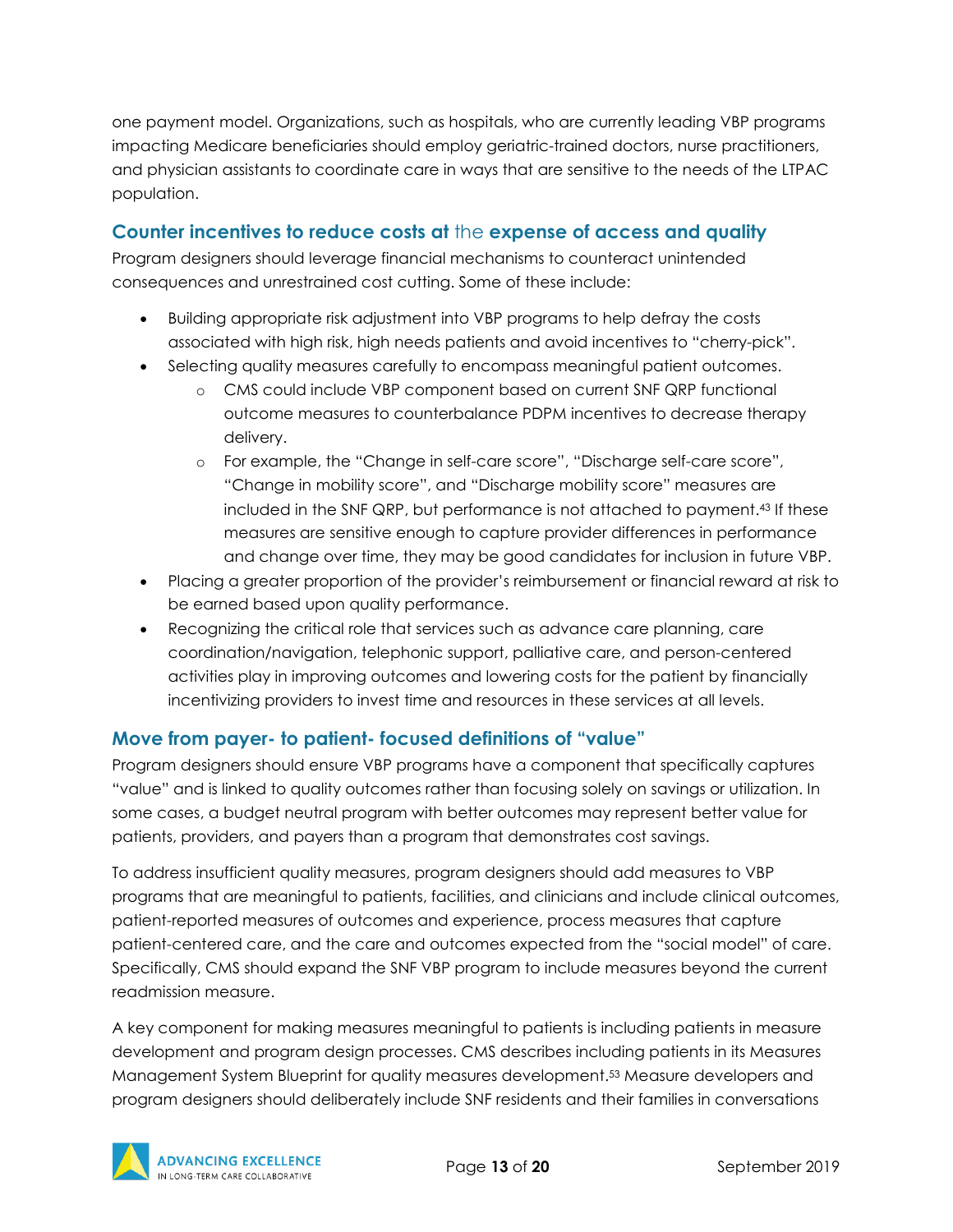about how to measure value and what outcomes are most important to track and improve. This should occur for programs that impact them, even when SNFs are not the primary focus of the program.

### <span id="page-14-0"></span>**Minimize provider burden**

Program designers can take several actions to reduce the burden on SNFs and other providers for implementing and administering VBP programs:

- Follow the "patients over paper-work" principle promoted by CMS<sup>54</sup> when determining VBP documentation requirements and align documentation and justification of care requirement across programs.
- Align measures used across payers and programs and select National Quality Forumendorsed measures when possible.
- Simplify documentation, data collection, and submission requirements and processes (e.g., for MDS – section G and GG) and align these requirements across payment programs, Five-Star reporting, and the SNF QRP.
- Use national measures when designing state Medicaid programs and align with Medicare requirements to improve care for dual-eligible beneficiaries. In the cases where states have a more comprehensive measure set or appropriate measures, state policymakers should collaborate with CMS to promote inclusion of those measures in national programs.
- Offer financial incentives and other resources to help support program implementation and administration. This could include funding to incentivize SNFs to invest in technology to enable data analytics and data sharing including EHR systems. It could also be accomplished through providing SNFs additional recognition or credit via quality measures if SNFs can exchange data.

## <span id="page-14-1"></span>**Conclusions**

The AELTCC stakeholders at the convening had diverse experiences with value-based programs but shared a desire for programs that align incentives to improve care for SNF residents. In the rapidly evolving landscape of quality and VBP, AELTCC stakeholders recommended that future VBP programs:

- explicitly include a participation track for LTPAC providers or specify their roles,
- create financial incentives related to quality and outcomes comparable to payment incentives to lower care costs to encourage desired care redesign,
- leverage quality measures that are appropriate for the SNF population and meaningful for residents and families, and
- align with other program requirements to reduce provider burden.

Incorporating these principles during program design can increase the ability of SNFs and other LTPAC facilities and clinicians to engage in value-based programs and advance the triple aim of reducing system costs, improving patient experience of care, and improving the health of the LTPAC population and beyond.

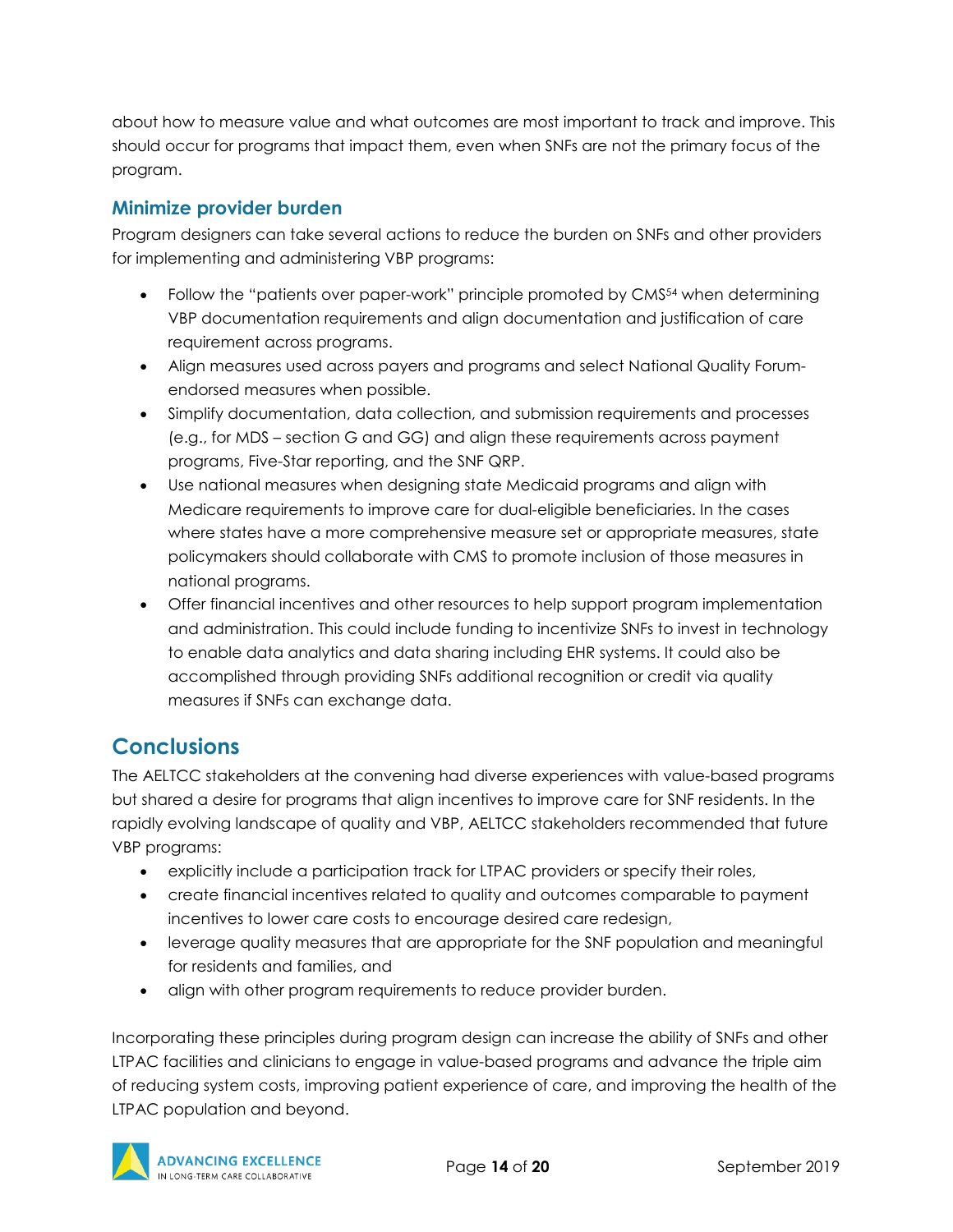## <span id="page-15-0"></span>**Acknowledgements**

AELTCC thanks Theresa Schmidt from Discern Health, and David Gifford from the American Healthcare Association for leading development of this paper. AELTCC also recognizes the contributions of CC Andrews, Quantum Age Collaborative; Christopher Laxton, AMDA; Deheeraj Mahajan, Cimpar; Cynthia Morton, National Association for the Support of Long-Term Care; Nicole Fallon, LeadingAge; Jodi Eyigor, LeadingAge; Peter Illig, National Certification Council for Activity Professionals; Victoria Walker, The Evangelical Lutheran Good Samaritan Society; Alex Bardakh, AMDA; and Osvaldo Arambulo, Discern Health.

## <span id="page-15-1"></span>**Appendix: Convening Panelists and Attendees**

AELTCC thanks the following participants for sharing their time and expertise during our convening. Affiliations were accurate as of June 19, 2018, when the meeting took place in Washington, D.C.

| <b>Panelists</b>           |                                                                             |  |
|----------------------------|-----------------------------------------------------------------------------|--|
| Victoria Walker            | The Evangelical Lutheran Good Samaritan Society                             |  |
| <b>Richard Feifer</b>      | Genesis HealthCare, Genesis Physician Services (GPS), Genesis<br><b>ACO</b> |  |
| Diane Flynn                | Optum CCM at UnitedHealth Group                                             |  |
| Katherine Evans            | Gerontological Advanced Practice Nurses Association                         |  |
| Cynthia K. Morton          | National Association for the Support of Long Term Care (NASL)               |  |
| David Gifford              | American Health Care Association                                            |  |
| Theresa Schmidt            | Director, Discern Health                                                    |  |
| <b>AELTCC Participants</b> |                                                                             |  |
|                            |                                                                             |  |
| Chris Laxton               | AMDA - The Society for Post-Acute and Long-Term Care<br>Medicine            |  |
| <b>CC Andrews</b>          | Quantum Age Collaborative                                                   |  |
| Jay Sackman                | The New Jewish Home                                                         |  |
| Raj Mahajan                | Cimpar                                                                      |  |
| <b>Barb Bowers</b>         | American Academy of Nursing                                                 |  |
| Penny Cook                 | <b>Pioneer Network</b>                                                      |  |
| Janine Finck-Boyle         | LeadingAge                                                                  |  |

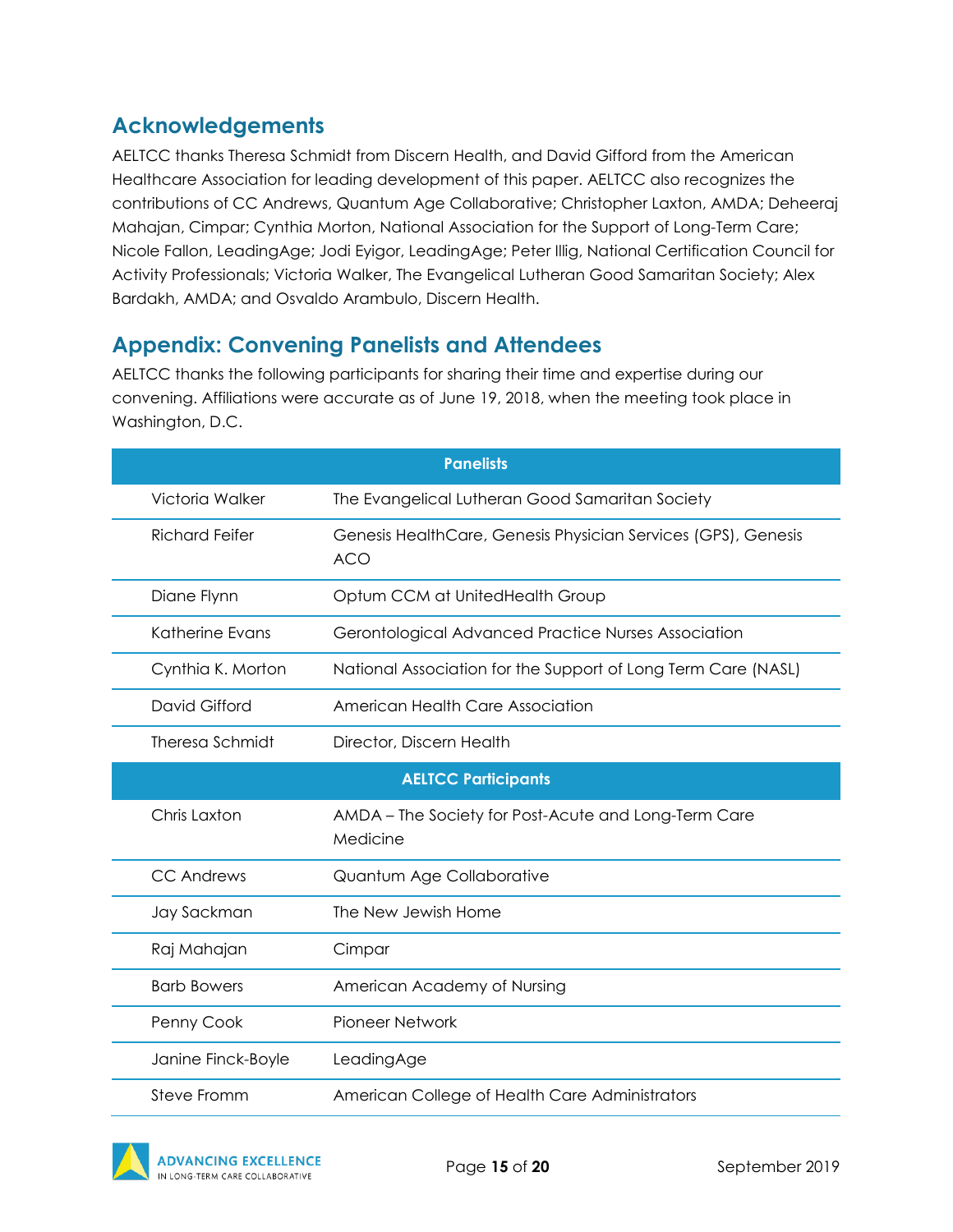| Randy Lindner           | National Association of Long Term Care Administrator Boards<br>(Org) |
|-------------------------|----------------------------------------------------------------------|
| Maggie Calkins          | <b>IDEAS</b> Institute                                               |
| Janice Dabney           | Labor Management Project                                             |
| Peter Illig             | National Certification Council for Activity Professionals            |
| Meg LaPorte             | LifeSpan Network                                                     |
| Nancy Lundebjerg        | <b>American Geriatrics Society</b>                                   |
| Patrick Luib            | Deloitte                                                             |
| Anna Ortigara           | PHI                                                                  |
| Michael Rosenblut       | Parker Institute                                                     |
| Marianne<br>Shaughnessy | Gerontological Advanced Practice Nurses Association                  |
| Lori Smetanka           | National Consumer Voice for Long Term Care                           |
| Denise Wassermaar       | MatrixCare                                                           |
| Gina Zimmermann         | The Joint Commission                                                 |

### <span id="page-16-0"></span>**References**

- 1. Centers for Medicare and Medicaid Services. NHE-Fact-Sheet. *CMS.gov*. 2018. https://www.cms.gov/research-statistics-data-and-systems/statistics-trends-andreports/nationalhealthexpenddata/nhe-fact-sheet.html. Accessed February 12, 2019.
- 2. Papanicolas I, Woskie LR, Jha AK. Health Care Spending in the United States and Other High-Income Countries. *JAMA*. 2018;319(10):1024. doi:10.1001/jama.2018.1150
- 3. Davis K, Stremikis K, Squires D, Schoen C. Mirror, mirror on the wall: How the performance of the U.S. health care system compares internationally. *Commonw Fund*. 2014;(June):1-32. doi:10.1002/uog.1825
- 4. Chee TT, Ryan AM, Wasfy JH, Borden WB. Current State of Value-Based Purchasing Programs. *Circulation*. 2016;133(22):2197-2205. doi:10.1161/CIRCULATIONAHA.115.010268
- 5. Centers for Medicare & Medicaid Services (CMS). About the CMS Innovation Center. Center for Medicare & Medicaid Innovation. https://innovation.cms.gov/About/. Published 2019. Accessed August 30, 2019.
- 6. Porter ME. What Is Value in Health Care? *N Engl J Med*. 2010;363(26):2477-2481. doi:10.1056/NEJMp1011024
- 7. CMS. Better Care. Smarter Spending. Healthier People: Paying Providers for Value, Not Volume. CMS Newsroom. https://www.cms.gov/newsroom/fact-sheets/better-care-smarter-spendinghealthier-people-paying-providers-value-not-volume. Published 2015. Accessed August 30, 2019.

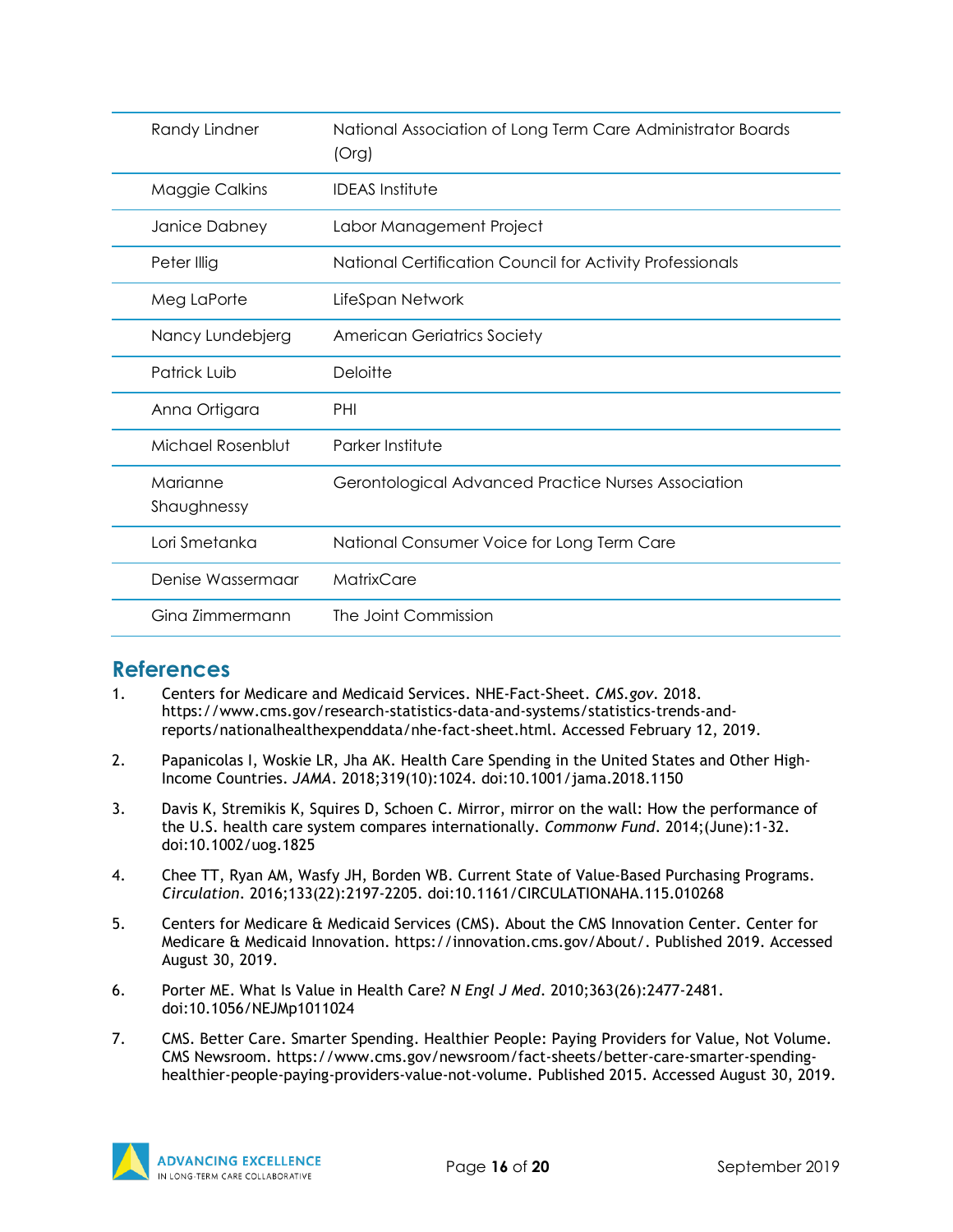- 8. M2HCC. Nearly Every State Engaged in Value-Based Payment Models. M2 Health Care Consulting. https://www.m2hcc.com/nearly-every-state-engaged-in-value-based-payment-models.html. Accessed August 30, 2019.
- 9. National Investment Center for Seniors Housing & Care (NIC). *Skilled Nursing Data Report: Key Occupancy and Revenue Trends*. Annapolis, MD; 2019. https://info.nic.org/hubfs/06-12-19 OUTREACH 1Q19 SNF/NIC\_Skilled\_Nursing\_Report\_1Q2019.pdf. Accessed August 30, 2019.
- 10. Centers for Medicare & Medicaid Services. IMPACT Act of 2014 Data Standardization & amp; Cross Setting Measures. CMS.gov. https://www.cms.gov/Medicare/Quality-Initiatives-Patient-Assessment-Instruments/Post-Acute-Care-Quality-Initiatives/IMPACT-Act-of-2014/IMPACT-Actof-2014-Data-Standardization-and-Cross-Setting-Measures.html. Published 2018. Accessed September 4, 2019.
- 11. Centers for Medicare & Medicaid Services. *Skilled Nursing Facility Quality Reporting Program (SNF QRP): Requirements for the Fiscal Year (FY) 2021 Program Year*.; 2019. https://www.cms.gov/Medicare/Quality-. Accessed September 3, 2019.
- 12. Centers for Medicare & Medicaid Services. *Medicare Program; Prospective Payment System and Consolidated Billing for Skilled Nursing Facilities (SNF) Proposed Rule for FY 2019, SNF Value-Based Purchasing Program, and SNF Quality Reporting Program*.; 2018. http://www.cms.gov/.
- 13. Centers for Medicare & Medicaid Services. Patient Driven Payment Model. CMS.gov. https://www.cms.gov/Medicare/Medicare-Fee-for-Service-Payment/SNFPPS/PDPM.html. Published 2019. Accessed September 4, 2019.
- 14. Medicare Learning Network (MLN). *SNF PPS: Patient Driven Payment Model*.; 2019. https://www.cms.gov/Medicare/Medicare-Fee-for-Service-Payment/SNFPPS/Downloads/MLN\_CalL\_PDPM\_Presentation\_508.pdf. Accessed August 30, 2019.
- 15. Centers for Medicaid and Medicare Services. Medicare issues fiscal year 2019 payment & policy changes for skilled nursing facilities. CMS Newsroom. https://www.cms.gov/newsroom/fact-sheets/medicare-issues-fiscal-year-2019-payment-policychanges-skilled-nursing-facilities. Published 2018. Accessed August 30, 2019.
- 16. Centers for Medicaid and Medicare Services. Quality Payment Program. *CMS*. 2019. https://www.cms.gov/medicare/quality-payment-program/quality-payment-program.html. Accessed August 30, 2019.
- 17. Centers for Medicaid and Medicare Services. 2019 Merit-based Incentive Payment System ( MIPS ) Participation and Eligibility Overview What Types of Clinicians are Included in MIPS for the 2019. *CMS*. 2019;2015:1-4. https://qpp-cm-prod-content.s3.amazonaws.com/uploads/349/2019 MIPS Participation and Eligibility Fact Sheet.pdf.
- 18. Centers for Medicaid and Medicare Services. Merit-based Incentive Payment System (MIPS) Overview - QPP. Department of Health & Human Services. https://qpp.cms.gov/mips/overview. Published 2018. Accessed August 30, 2019.
- 19. Centers for Medicaid and Medicare Services. *Alternative Payment Models in the Quality Payment Program as of November 2018*.; 2018.
- 20. Centers for Medicaid & Medicare Services. Shared Savings Program. CMS. https://www.cms.gov/Medicare/Medicare-Fee-for-Service-Payment/sharedsavingsprogram/about.html. Published 2019. Accessed August 30, 2019.
- 21. Baird R. First Long-Term Care Accountable Care Organization Unveiled at Society Meeting. *Caring Ages*. 2017;18(6):20-21. doi:10.1016/j.carage.2017.05.013
- 22. Genesis HealthCare. New hospitals and health care providers join successful, cutting-edge

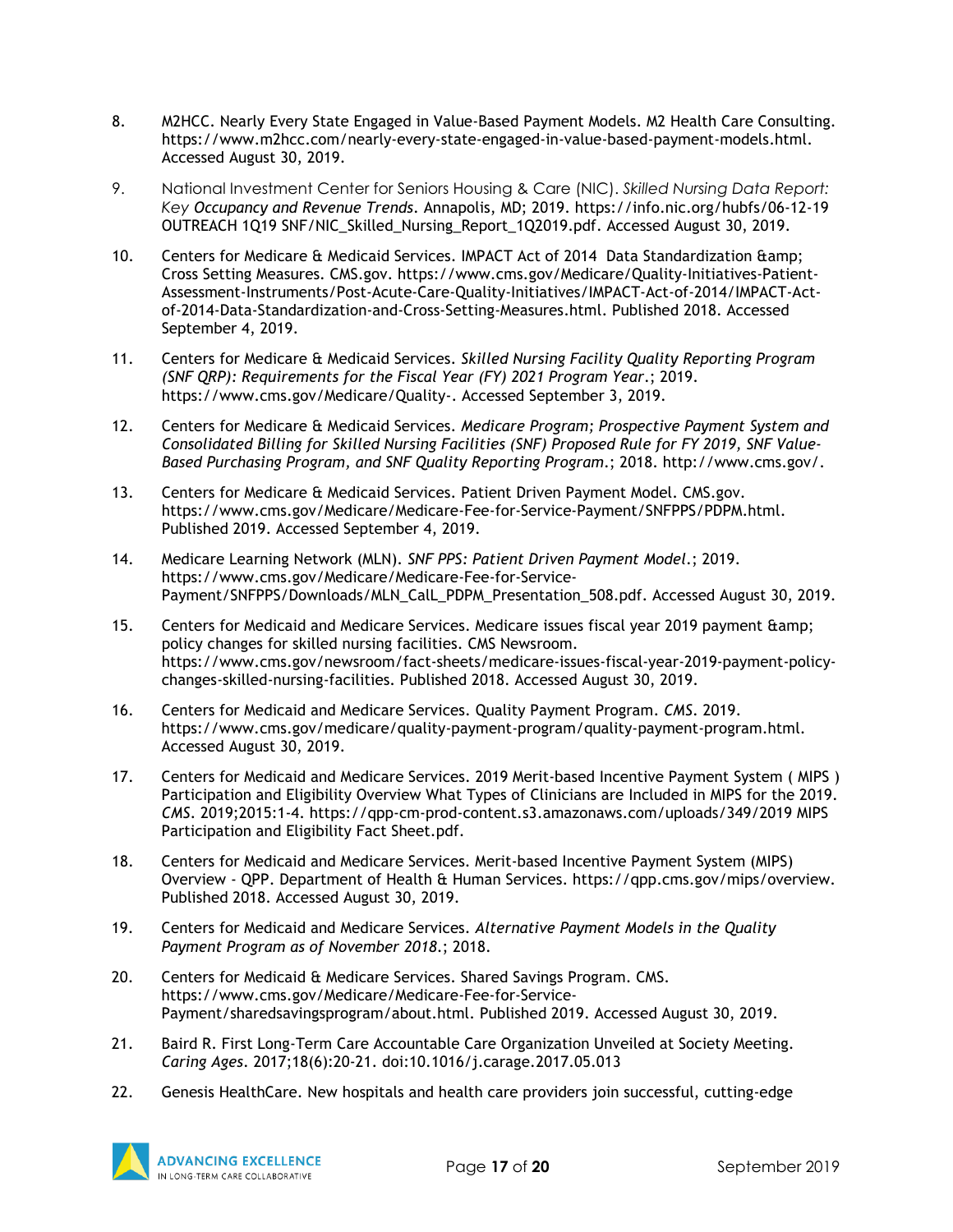federal initiative that cuts costs and puts patients at the center of their care. Genesis HealthCare. https://www.genesishcc.com/about-us/press/pressreleases/ctl/readgenesis/mid/653/articleid/131. Published 2015. Accessed August 30, 2019.

- 23. Flynn M. Genesis Exec: ACOs May Work Better Than I-SNPs for Skilled Nursing Facilities. Skilled Nursing News. https://skillednursingnews.com/2019/08/genesis-exec-acos-may-work-betterthan-i-snps-for-skilled-nursing-facilities/. Published 2019. Accessed August 30, 2019.
- 24. Center for Medicare & Medicaid Innovation. Bundled Payments for Care Improvement (BPCI) Initiative: General Information. CMS.gov. https://innovation.cms.gov/initiatives/Bundled-Payments/. Published 2019. Accessed August 30, 2019.
- 25. Center for Medicare & Medicaid Innovation. BPCI Advanced. CMS.gov. https://innovation.cms.gov/initiatives/bpci-advanced. Published 2019. Accessed August 30, 2019.
- 26. Center for Medicare & Medicaid Innovation. Comprehensive Care for Joint Replacement Model. CMS.gov. https://innovation.cms.gov/initiatives/CJR. Published 2019. Accessed August 30, 2019.
- 27. Centers for Medicare & Medicaid Services. Accountable Care Organization. CMS.gov. https://www.cms.gov/Medicare/Medicare-Fee-for-Service-Payment/ACO/. Published 2019. Accessed August 30, 2019.
- 28. Center for Medicare & Medicaid Innovation. Next Generation ACO Model. CMS.gov. https://innovation.cms.gov/initiatives/Next-Generation-ACO-Model/. Published 2019. Accessed August 30, 2019.
- 29. MEDPAC. Medicare Advantage Program: Status Report. 2018. https://kaiserfamilyfoundation.files.wordpress.com/2013/01/7646.pdf.
- 30. Berklan JM. Editor's Desk: Top exec says it's time to look into self-insurance. McKnight's Long Term Care News. https://www.mcknights.com/print-news/editors-desk-top-exec-says-its-timeto-look-into-self-insurance/. Published 2019. Accessed August 30, 2019.
- 31. Centers for Medicare & Medicaid Services. Special Needs Plans. CMS.gov. https://www.cms.gov/Medicare/Health-Plans/SpecialNeedsPlans/index.html. Published 2016. Accessed August 30, 2019.
- 32. Centers for Medicare & Medicaid Services. Institutional Special Needs Plans (I-SNPs). CMS.gov. https://www.cms.gov/Medicare/Health-Plans/SpecialNeedsPlans/I-SNPs.html. Published 2016. Accessed September 13, 2019.
- 33. Better Medicare Alliance. *Medicare Advantage Special Needs Plans ISSUE BRIEF JULY 2017*.; 2017. https://www.bettermedicarealliance.org/sites/default/files/2017- 07/BMA\_SNP\_IssueBrief\_2017\_07\_17.pdf. Accessed August 30, 2019.
- 34. Centers for Medicare & Medicaid Services. Primary Care First: Foster Independence, Reward Outcomes. CMS. https://www.cms.gov/newsroom/fact-sheets/primary-care-first-fosterindependence-reward-outcomes. Published 2019. Accessed August 30, 2019.
- 35. Centers for Medicare & Medicaid Services. Direct Contracting. CMS. https://www.cms.gov/newsroom/fact-sheets/direct-contracting. Published 2019. Accessed September 4, 2019.
- 36. Centers for Medicare & Medicaid Services. Direct Contracting Model Options. CMS.gov. https://innovation.cms.gov/initiatives/direct-contracting-model-options/. Published 2019. Accessed September 4, 2019.

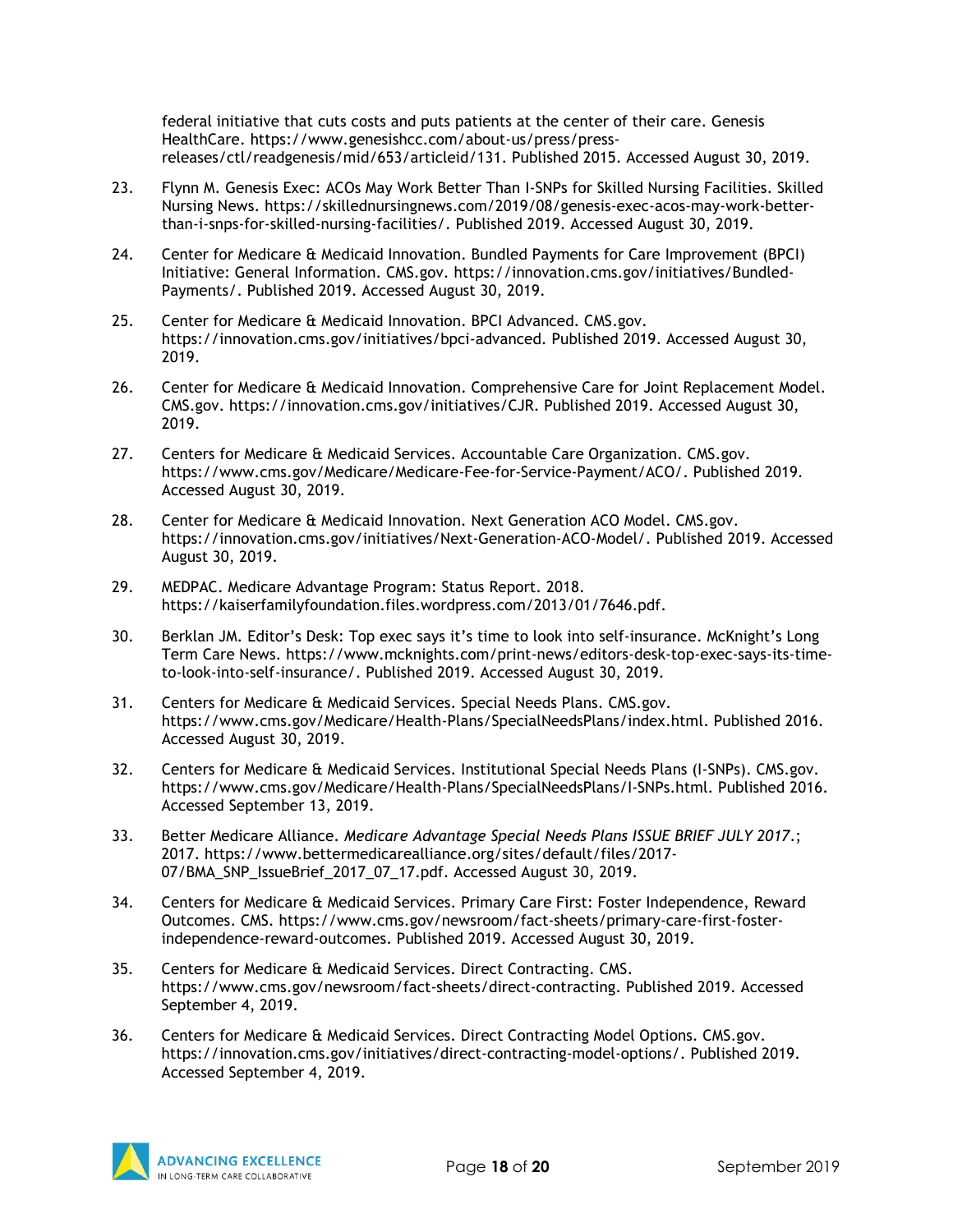- 37. Health Care Payment Learning & Action Network. Measuring Progress: Adoption of Alternative Payment Models in Commercial, Medicaid, Medicare Advantage, and Fee-for-Service Medicare Programs. October 25, 2016.38. Health Care Payment Learning & Action Network. Measuring Progress: Adoption of Alternative Payment Models in Commercial, Medicaid, Medicare Advantage, and Medicare Fee-for-Service Programs. October 22, 2018
- 39. Barnett ML, Wilcock A, McWilliams JM, et al. Two-Year Evaluation of Mandatory Bundled Payments for Joint Replacement. *N Engl J Med*. 2019;380(3):252-262. doi:10.1056/NEJMsa1809010
- 40. Valuck T, Health D, Blaisdell D, et al. *Improving Oncology Quality Measurement in Accountable Care*. www.npcnow.org. Accessed September 4, 2019.
- 41. Kamal R, Cox C. How do healthcare prices and use in the U.S. compare to other countries? Peterson-Kaiser Health System Tracker. https://www.healthsystemtracker.org/chartcollection/how-do-healthcare-prices-and-use-in-the-u-s-compare-to-other-countries/#itemstart. Published 2018. Accessed September 4, 2019.
- 42. Centers for Medicare & Medicaid Services. NHQI Quality Measures. CMS.gov. https://www.cms.gov/Medicare/Quality-Initiatives-Patient-Assessment-Instruments/NursingHomeQualityInits/NHQIQualityMeasures.html. Published 2019. Accessed September 4, 2019.
- 43. Nursing Home Compare. What Information Can I Get About Nursing Homes? Medicare.gov. https://www.medicare.gov/NursingHomeCompare/About/nhcinformation.html. Accessed September 4, 2019.
- 44. Centers for Medicare & Medicaid Services. SNF Quality Reporting Program Measures and Technical Information. CMS.gov. https://www.cms.gov/Medicare/Quality-Initiatives-Patient-Assessment-Instruments/NursingHomeQualityInits/Skilled-Nursing-Facility-Quality-Reporting-Program/SNF-Quality-Reporting-Program-Measures-and-Technical-Information.html. Published 2019. Accessed September 4, 2019.
- 45. Werner RM, Coe NB, Qi M, Konetzka RT. Patient Outcomes After Hospital Discharge to Home With Home Health Care vs to a Skilled Nursing Facility. *JAMA Intern Med*. 2019;179(5):617. doi:10.1001/jamainternmed.2018.7998
- 46. Centers for Medicare & Medicaid Services. The Skilled Nursing Facility Value-Based Purchasing (SNF VBP) Program. CMS.gov. https://www.cms.gov/Medicare/Quality-Initiatives-Patient-Assessment-Instruments/Value-Based-Programs/SNF-VBP/SNF-VBP-Page.html. Published 2019. Accessed September 4, 2019.
- 47. Neuman MD, Wirtalla C, Werner RM. Association Between Skilled Nursing Facility Quality Indicators and Hospital Readmissions. *JAMA*. 2014;312(15):1542. doi:10.1001/jama.2014.13513
- 48. Saliba D, Weimer DL, Shi Y, Mukamel DB. Examination of the New Short-Stay Nursing Home Quality Measures: Rehospitalizations, Emergency Department Visits, and Successful Returns to the Community. *Inq J Heal Care Organ Provision, Financ*. 2018;55:004695801878681. doi:10.1177/0046958018786816
- 49. Rahman M, Grabowski DC, Mor V, Norton EC. Is a Skilled Nursing Facility's Rehospitalization Rate a Valid Quality Measure? *Health Serv Res*. 2016;51(6):2158-2175. doi:10.1111/1475-6773.12603
- 50. Centers for Medicare & Medicaid Services. *Medicare Program; Prospective Payment System and Consolidated Billing for Skilled Nursing Facilities; Updates to the Quality Reporting Program and Value-Based Purchasing Program for Federal Fiscal Year 2020*.; 2019. https://www.federalregister.gov/documents/2019/08/07/2019-16485/medicare-programprospective-payment-system-and-consolidated-billing-for-skilled-nursing-facilities.